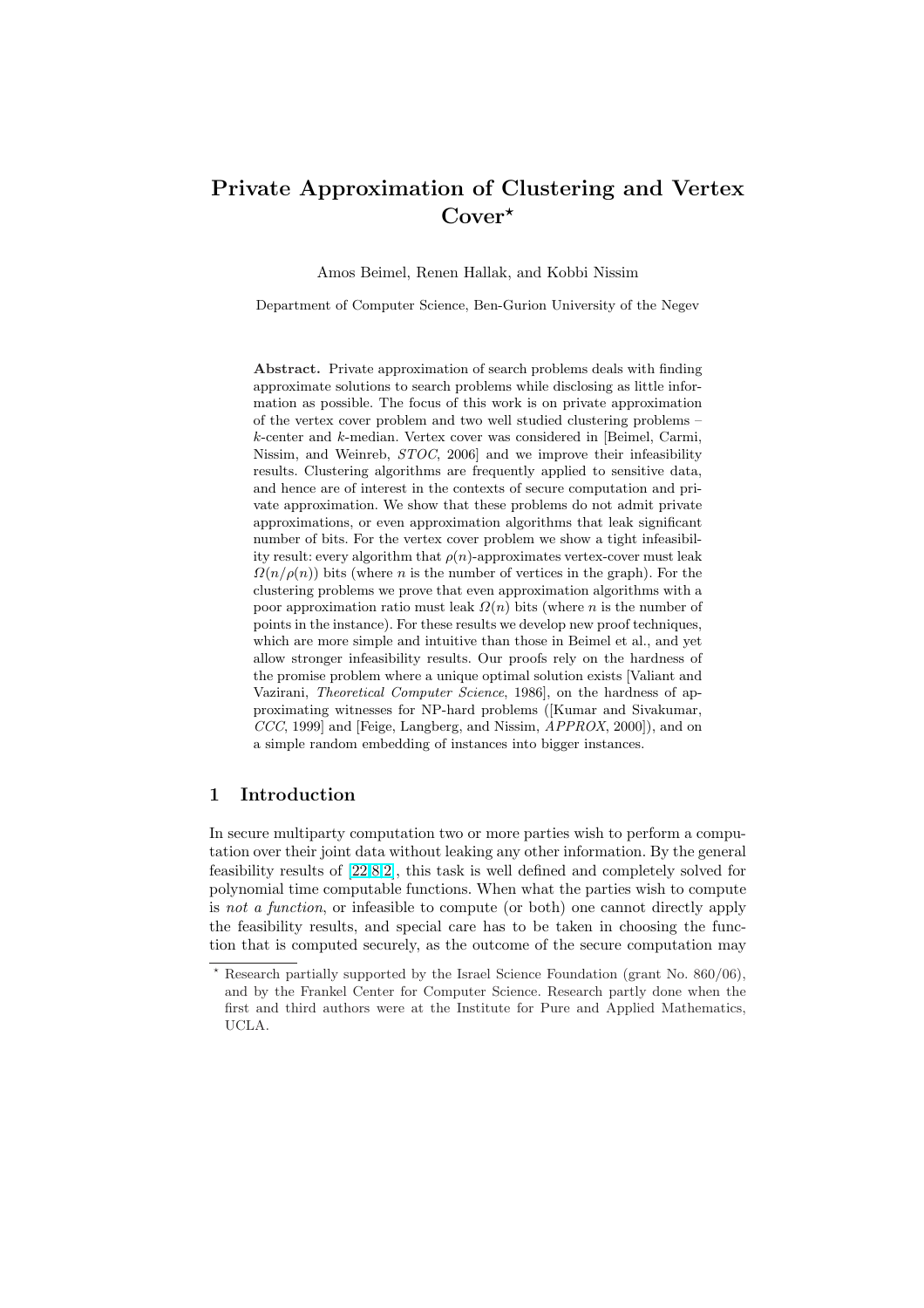leak information. We deal with such problems – vertex-cover and clustering that are NP-complete problems – and check the consequences of choosing to compute private approximations for these search problems, i.e., approximation algorithms that do not leak more information than the collection of solutions for the specific instance.

The notion of private approximation was first put forward and researched in the context of approximating functions [6,10], and was recently extended to search problems [1]. These works also consider relaxations of private approximations, which allow for a bounded leakage. The research of private approximations yielded mixed results: (i) private approximation algorithms or algorithms that leak very little were presented for well studi[ed pr](#page-20-0)oblems [6,10,7,15,13,1], but (ii) it was shown tha[t s](#page-20-0)ome natural functions do not admit private approximations, unless some (small) leakage is allowed [10]; and some search problems do not even admit approximation algorithms with significant leakage [1]. We continue the later line of research and prove that vertex-cover a[nd two clusteri](#page-20-0)ng problems –  $k$ -center and  $k$ -median – do not admit private approximation algorithms, or even approximation algorithms that l[eak](#page-20-0) significant number of bits.

#### 1.1 Previous Works

Feigenbaum et al. [6] noted that an approximation to a function may reveal information on the instance that is not revealed by the exact (or optimal) function outcome. Hence, they formulated, , via the simulation paradigm, a notion of private approximations that prevents exactly this leakage. Their definition implies that if applied to [ins](#page-20-0)tances x, y such that  $f(x) = f(y)$ , the outcome of an approximation algorithm  $\hat{f}(x)$ ,  $\hat{f}(y)$  are indistinguishable. Under their definition of private approximations, Feigenbaum et al. provided a protocol for approximating the Hamming distance of two *n*-bit strings with communication complexity  $\widetilde{O}(\sqrt{n})$ , and polynomial solutions for approximating the permanent and other natural #P problems. Subsequent work on private approximations improved the communication complexity for the Hamming distance to  $\text{polylog}(n)$  [13]. Other works on private approximations for specific functions include [15,7].

Attempts to constructs private approximations of the objective functions of certain NP-complete problems were unsuccessful. This phenomenon was explained by Halevi, Krauthgamer, Kushilevitz, and Nissim [10] pro[ving](#page-20-0) strong inapproximability results for computing the size of a minimum [vertex](#page-20-0) cover even within approximation ratio  $n^{1-\epsilon}$ . They, therefore, presented a relaxation, allowing the leakage of a deterministic predicate of the input. Fortunately, this slight compromise in privacy allows fairly good approximations fo[r an](#page-20-0)y problem that admits a good deterministic approximation. For example, minimum vertex cover may be approximated within a ratio of 4 leaking just one bit of approximation.

Recently, Beimel, Carmi, Nissim, and Weinreb [1] extended the privacy requirement of [6] from *functions* to *search problems*, giving a (seemingly) lenient definition which only allows leaking whatever is implied by the set of all exact solutions to the problem. A little more formally, if applied to instances  $x, y$  that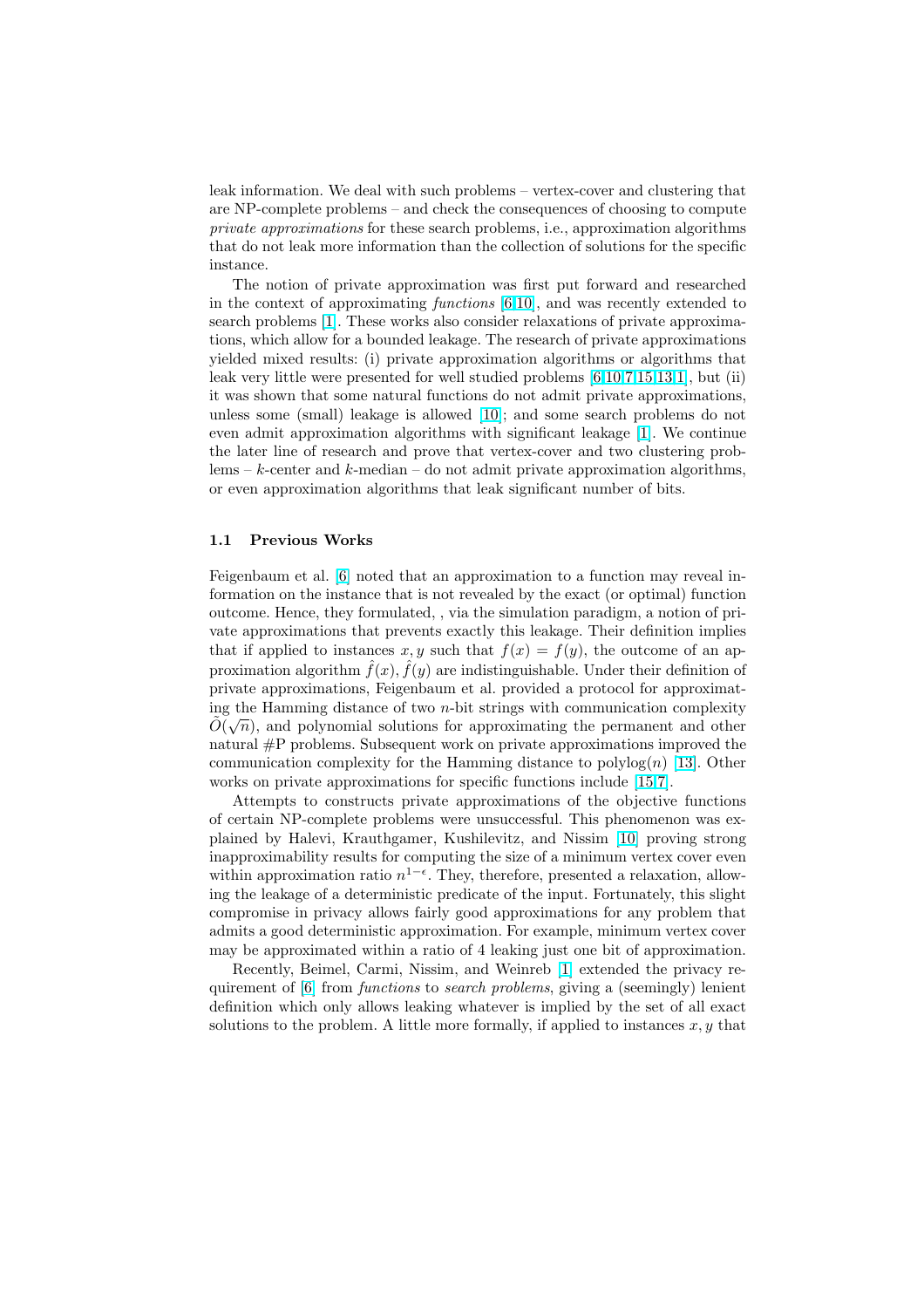share exactly the same set of (optimal) solutions, the outcome of the approximation algorithm  $A(x)$  on x should be indistinguishable from  $A(y)$ . They showed that even under this definition it is not feasible to privately approximate the search problems of vertex-cover and 3SAT. Adopting the relaxation of [10] to the context of private search, Beimel et al. showed for max exact 3SAT an approximation algorithm with a near optimal approximation ratio of  $7/8 - \epsilon$  that leaks only  $O(\log \log n)$  bits. For vertex-cover, the improvement is more modest – there exists an approximation algorithm within ratio  $\rho(n)$  that leaks  $\ell(n)$  bits where  $\rho(n) \cdot \ell(n) = 2n$ . On the other hand, they proved that an algorithm for vertex-cover that leaks  $O(\log n)$  bits cannot achieve  $n^{\epsilon}$  approximation. We close this gap up to constant factors. A different relaxation of private approximation was presented in the context of near neighbor search by Indyk and Woodruff [13], and we refer to a generalization of this relaxation in Section 4.

### 1.2 Our Contributions

The main part of this work investigates how the notion of [pr](#page-14-0)ivate approximations and its variants combine with well studied NP-complete search problems – vertex-cover, k-center, and k-median. We give strong infeasibility results for these problems that hold with respect to a more lenient privacy definition than in [1] – that only requires that  $\mathcal{A}(x)$  is indistinguishable from  $\mathcal{A}(y)$  on instances  $x, y$  that have the same *unique* solution. To prove our results, we introduce new strong techniques for proving the infeasibility of private approximations, even with many bits of leakage.

Vertex Cover. As noted above, the feasibility of private approximation of vertexcover was researched in [1]. Their analysis left an exponential gap between the infeasibility and feasibility results. We close this gap, and show that, unless  $RP =$ NP, any approximation algorithm that leaks at most  $\ell(n)$  bits of information and is within approximation ratio  $\rho(n)$  satisfies  $\rho(n) \cdot \ell(n) = \Omega(n)$ . This result is tight (up to constant factors) [by](#page-20-0) a result described in [1]: for every constant  $\epsilon > 0$ , there is an  $n^{1-\epsilon}$ -approximation algorithm for vertex-cover that leaks  $2n^{\epsilon}$  bits.

Clustering. Clustering is the problem of partitioning  $n$  data points into disjoint sets in order to minimize a cost objective related [to](#page-20-0) the distances within each point set. Variants of clustering are the focus of much research in data mining and machine learning as well as pattern recognition, image analysis, and bioinformatics. We consider two variants: (i)  $k$ -center, where the cost of a clustering is taken to be the longest distance of a point from its closest center; and (ii) k-median, where the cost is taken to be the average distance of points from their closest centers. Both problems are NP-complete [12,14,18]. Furthermore, we consider two versions of each problem, the one outputting the indices of the centers and the second outputting the coordinates of the solutions. For private algorithms these two versions are not equivalent since different information can be learned from the output.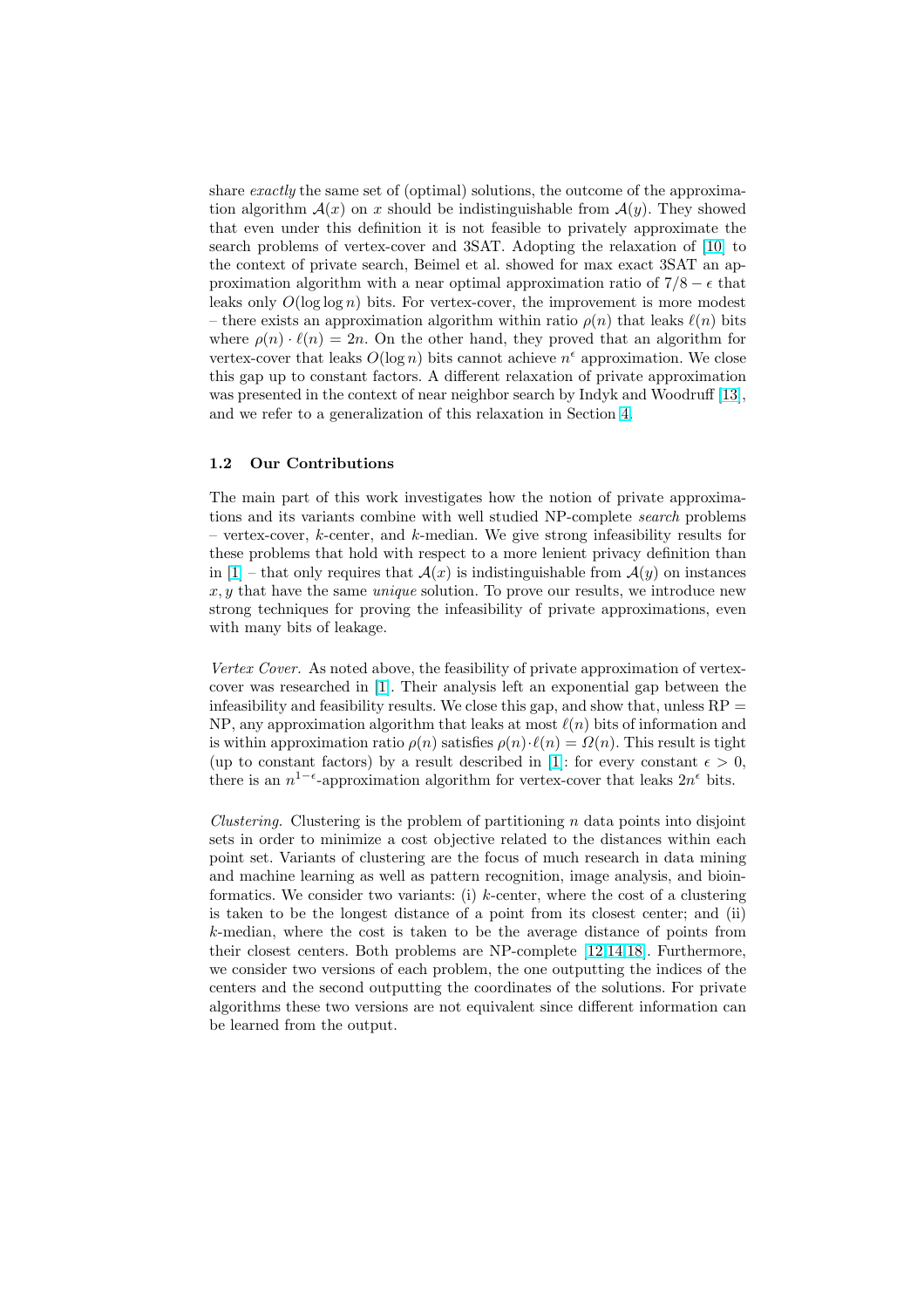We prove that, unless  $RP = NP$ , every approximation algorithm for the indices version of these problems must leak  $\Omega(n)$  bits even if its approximation ratio as poor as  $2^{\text{poly}(n)}$ . As there is a 2-approximation algorithm that leaks at most  $n$  bits (the incidence vector of the set of centers), our result is tight up to a constant factor. Similar results are proved in the full version of the paper for the coordinate version of these problems (using a "perturbable" property of the metric).

Trying to get around the impossibility results, we examine a generalization of a privacy definition by Indyk and Woodruff [13], originally presented in the context of near neighbor search. In the modified definition, the approximation algorithm is allowed to leak the set of  $\eta$ -approximated solutions to an instance for a given  $\eta$ . We consider the coordinate version of k-center, and show that there exists a private 2-approximation under thi[s de](#page-20-0)finition for every  $\eta \geq 2$ , and there is no approximation algorithm under this definition when  $\eta < 2$ .

New Techniques. The basic idea of our infeasibility proofs is to assume that there exists an efficient private approximation algorithm  $A$  for some NP-complete problem, and use this algorithm to efficiently find an optimal solution of the problem contradicting the NP-hardness of the problem. Specifically, in our proofs we take an instance x of the NP-complete problem, transform it to a new instance x', execute  $y' \leftarrow A(x')$  once getting an *approximate solution* for x', and then efficiently reconstruct from  $y'$  an *optimal solution* for  $x$ . Thus, we construct a Karp-reduction from the original NP-complete problem to the private approximation version of the problem. This should be compared to the reduction in [1] which used many calls to  $A$ , where the inputs to  $A$  are chosen adaptively, according to the previous answers of A.

Our techniques differ significantly from those of [1], and are very intuitive and rather simple. The main difference is that we deal with the promise versio[ns](#page-20-0) of vertex cover and clustering, where a unique optimal solution exists. These problems are also NP-hard under randomized reductions [21]. Analyzing how a private approximation algorithms operate on instanc[es](#page-20-0) of the promise problem, we clearly identify a source for hardness in an attempt to create such an algorithm – it, essentially, has to output the optimal solution. Furthermore, proving the infeasibility result for instances of the unique problem[s sh](#page-20-0)ows that hardness of private approximation stems from instances we are trying to approximate a "function" – given an instance the function returns its unique optimal solution. Thus, our impossibility results are for inputs with unique solutions where the privacy requirement is even more minimal than the definition of [1].

To get our strongest impossibility results, we use the results of Kumar and Sivakumar [16] and Feige, Langberg, and Nissim [5] that, for many NP-complete problems, it is NP-hard to approximate the witnesses (that is, viewing a witness and an approximation as sets, we require that their symmetri[c](#page-20-0) difference is small). These results embed a redundant encoding of the optimal solution, so that seeing [a](#page-20-0) "noisy" version of the optimal so[lu](#page-20-0)tion allows recovering it. In our infeasibility proofs, we assume that there exists an approximation algorithm A for some unique problem, and use this algorithm to find a solution close to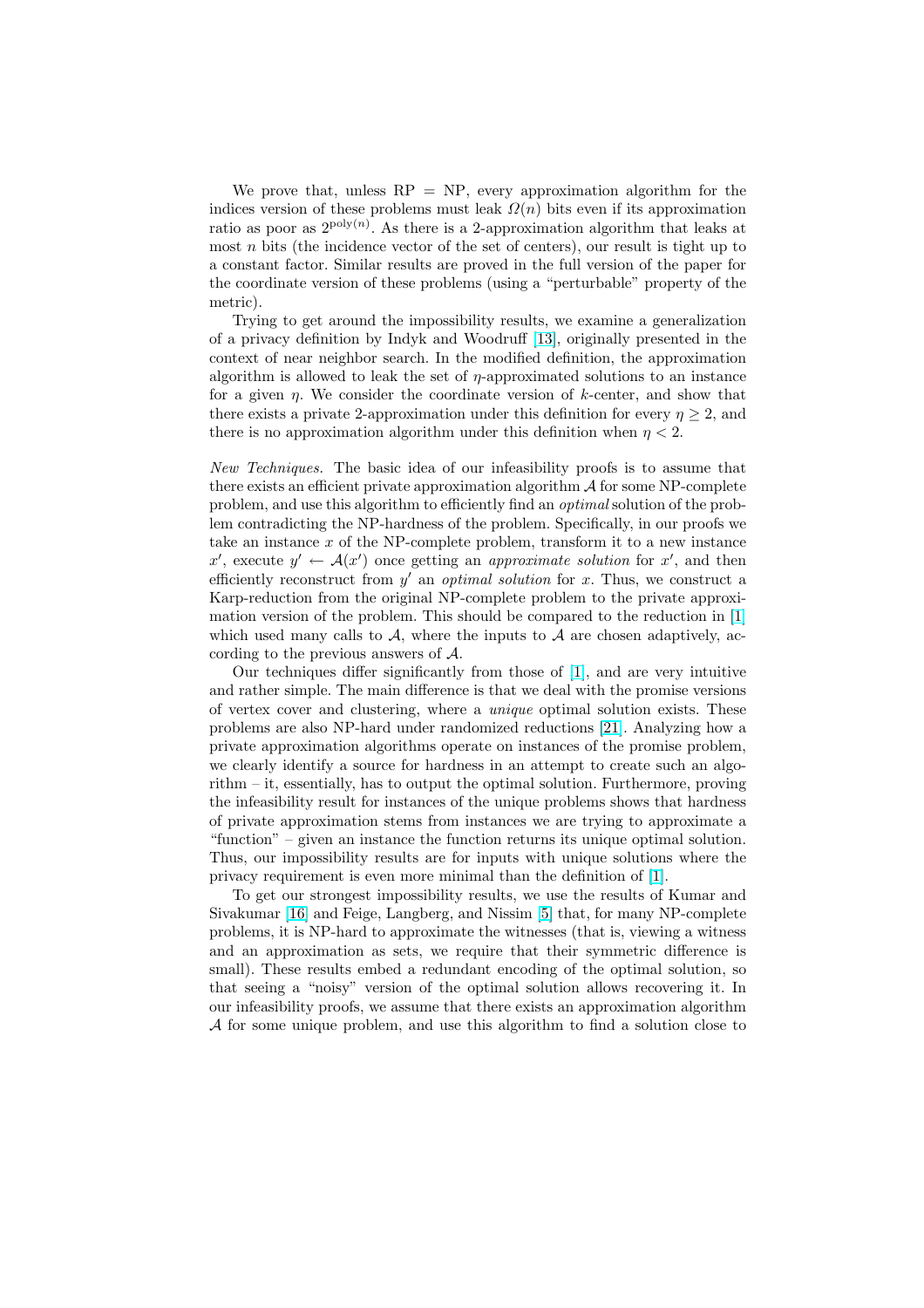<span id="page-4-0"></span>the optimal solution. Thus, the NP-hardness results of [16,5] imply that such efficient algorithm A cannot exist.

Our last technique is a simple random embedding of an instance into a bigger instance. Let us demonstrate this idea for the unique-vertex-cover problem. In this case, we take a graph, add polynomially many isola[ted v](#page-20-0)ertices, and then randomly permute the names of the vertices. We assume that there exists a private approximation algorithm  $\mathcal A$  for vertex-cover and we execute  $\mathcal A$  on the bigger instance. We show that, with high probability, the only vertices from the original graph that appear in the output of  $A$  are the vertices of the unique vertex cover of the original graph. The intuition behind this phenomenon is that, by the privacy requirement,  $A$  has to give the same answer for many instances generated by different random permutations of the names, hence, if a vertex is in the answer of A, then with high probability it corresponds to an isolated vertex.

Organization. Section 2 contains the main definitions used in this paper and essential background. Section 3 includes our impossibility result for almost private algorithms for the index version of k-center, based on the hardness of unique-k-center. Section 4 discusses an alternative definition of private approximation of the coordinate version of  $k$ -center, and contains possibility and impossibility results for this defi[nit](#page-9-0)ion. Section 5 describes our impossibility result for almost private algorithms for vertex-cover. Finally, Section 6 discusses some questions arising from o[ur](#page-14-0) work.

# 2 Preliminaries

In this section we give definitions and background needed for this paper. We start with the definitions of private search algorithms from [1]. Thereafter, we discuss the problems we focus on: the clustering problems  $-k$ -center and  $k$ -median  $-k$ and vertex cover. We then define a simple property of the underlying metrics that will allow us to present our results in a metric independent manner. Finally, we discuss two tools we use to prove infeasibility resul[ts](#page-20-0): (1) hardness of unique problems and parsimonious reductions, and (2) error correcting reductions.

### 2.1 Private Approximation of Search Problems

Beimel et al. [1] define the privacy of search algorithms with respect to some underlying privacy structure  $\mathcal{R} \subseteq \{0,1\}^* \times \{0,1\}^*$  that is an equivalence relation on instances. The notation  $x \equiv_{\mathcal{R}} y$  denotes  $\langle x, y \rangle \in \mathcal{R}$ . The equivalence relation determines which instances should not be told apart by a private search algorithm A:

Definition 1 (Private Search Algorithm [1]). Let  $\mathcal R$  be a privacy structure. A probabilistic polynomial time algorithm  $\mathcal A$  is private with respect to  $\mathcal R$  if for every polynomial-time algorithm  $\mathcal D$  and for every positive polynomial  $p(\cdot)$ , there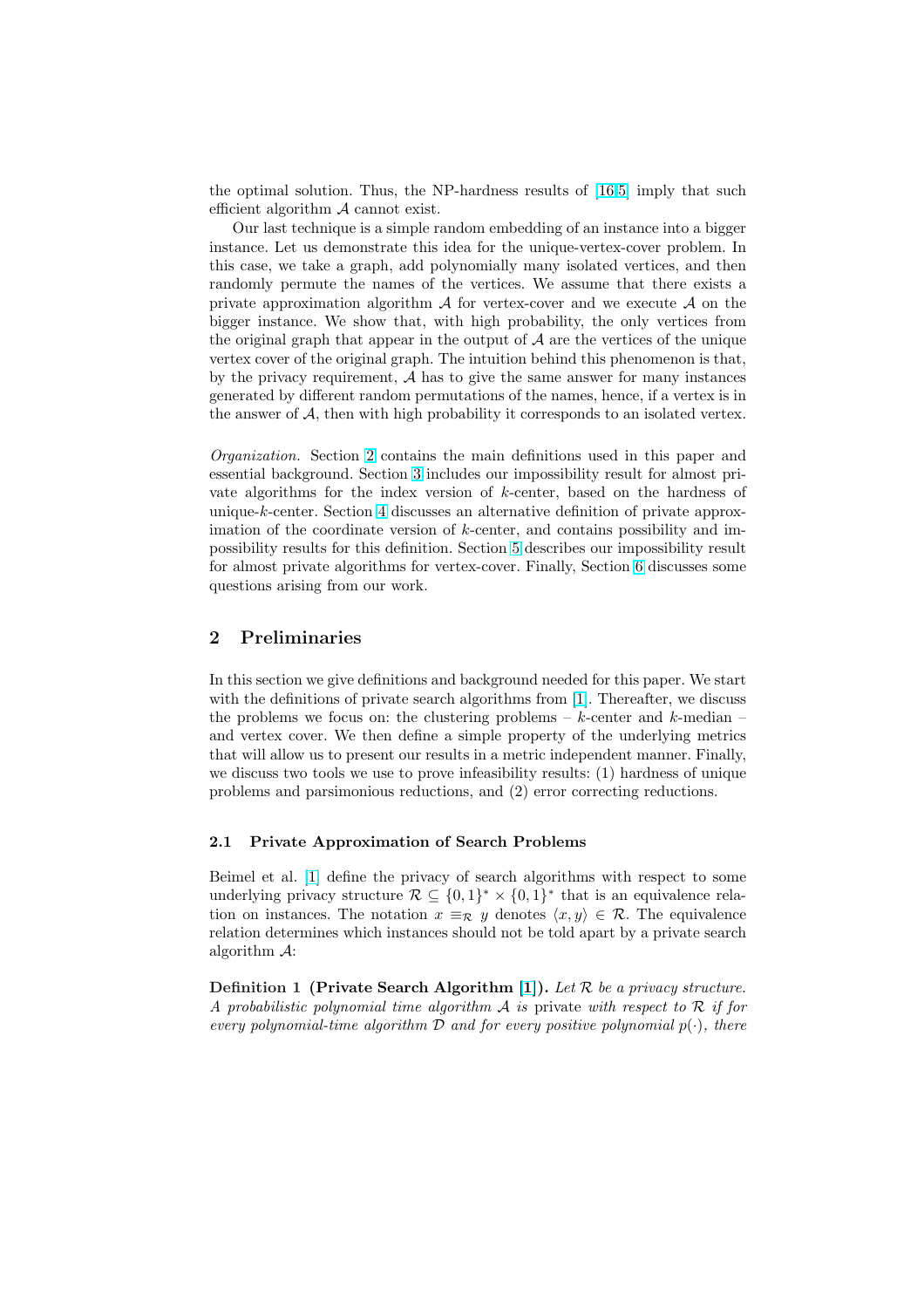<span id="page-5-0"></span>exists some  $n_0 \in \mathbb{N}$  such that for every  $x, y \in \{0,1\}^*$  such that  $x \equiv_{\mathcal{R}} y$  and  $|x| = |y| \geq n_0$ 

$$
\left|\Pr[\mathcal{D}(\mathcal{A}(x), x, y) = 1] - \Pr[\mathcal{D}(\mathcal{A}(y), x, y) = 1]\right| \le \frac{1}{p(|x|)},
$$

where the probabilities are taken over the random choices of  $A$  and  $D$ .

For every search problem, a related privacy structure is defined in [1], where two inputs are equivalent if they have the same set of optimal solutions. In Section 2.2 we give the specific definitions for the problems we consider.

We will also use the relaxed version of Definition 1 that allows a (bounded) leakage. An equivalence r[ela](#page-20-0)tion  $\mathcal{R}'$  is said to  $\ell$ -refine an equivalence relation  $\mathcal R$ if  $\mathcal{R}' \subseteq \mathcal{R}$  and every equivalence class of  $\mathcal{R}$  is a union of at most  $2^{\ell}$  equivalence classes of  $\mathcal{R}'$ .

**Definition 2** (1). Let  $\mathcal{R}$  be a privacy structure. [A](#page-4-0) probabilistic polynomial time algorithm A leaks at most  $\ell$  bits with respect to  $\mathcal R$  if there exists a privacy structure  $\mathcal{R}'$  such that (i)  $\mathcal{R}'$  is a  $\ell$ -refinement of  $\mathcal{R}$ , and (ii)  $\mathcal{A}$  is private with respect to  $\mathcal{R}'$ .

#### 2.2 k-center and k-median Clustering

The k-center and k-median clustering problems are well researched problems, both known to be NP-complete [12,14,18]. In both problems, the input is a collection  $P$  of points in some metric space and a parameter  $c$ . The output is a collection of c of the points in  $P$  – the cluster centers – specified by their indices or by their coordinates. The partition into clusters follows by assigning each point to its closest center (break[ing ties a](#page-20-0)rbitrarily). The difference between  $k$ -center and  $k$ -median is in the cost function: in  $k$ -center the cost is taken to be the maximum distance of a point in  $P$  from its nearest center; in  $k$ median it is taken to be the average distance of points from their closest centers. For private algorithms, the choice of outputting indices or coordinates may be significant (different information can be learned from each), and hence we define two versions of each problem.

Definition 3 (k-center – outputting indices (k-center-I)). Given a set  $P =$  $\{p_1, \ldots, p_n\}$  of n points in a metric space and a parameter c, return the indices of c cluster centers  $I = \{i_1, \ldots, i_c\}$  that minimize the maximum cluster radius.

Definition 4 ( $k$ -center – outputting coordinates ( $k$ -center-C)). Given a set  $P = \{p_1, p_2, \ldots, p_n\}$  of n points in a metric space and a parameter c, return the coordinates of c cluster centers  $C = \{p_{i_1}, \ldots, p_{i_c}\}\$  that minimize the maximum cluster radius  $(C \subseteq P)$ .<sup>1</sup>

<sup>1</sup> We do not consider versions of the problem where the centers do not need to be points in P.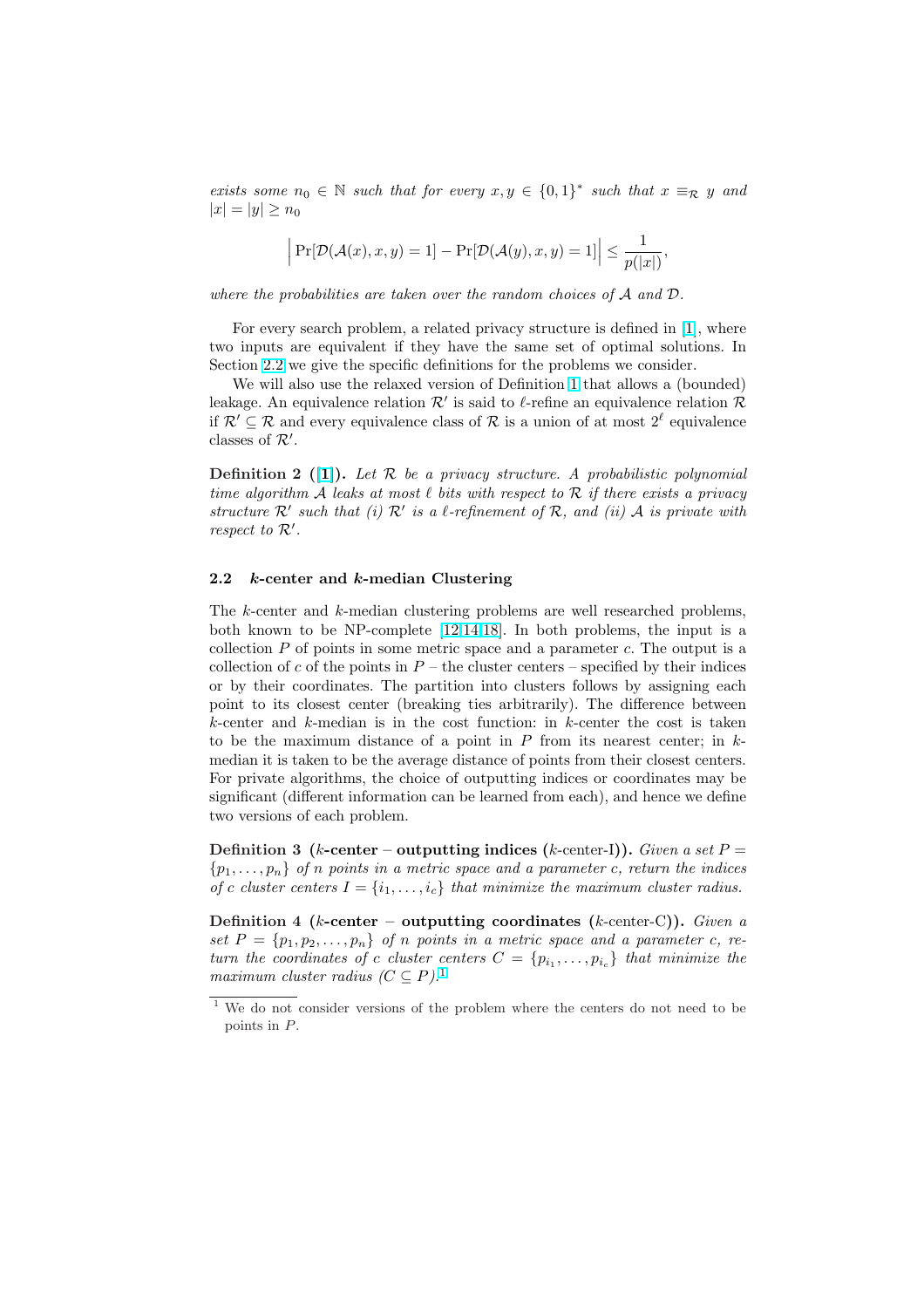The k-median-I and k-median-C problems are defined analogously.

**Theorem 1** ([12,14,18]). In a general metric space, k-center (k-median) is NP-hard. Furthermore, the problem of finding a  $(2-\epsilon)$ -approximation of k-center in a general metric space is NP-hard for every  $\epsilon > 0$ .

**Proof (sketc[h\):](#page-20-0)** [The re](#page-20-0)duction is from dominating set. Given a graph  $G =$  $(V, E)$ , transform each vertex  $v \in V$  to a point  $p \in P$ . For every two points  $p_1, p_2 \in P$  let  $dist(p_1, p_2) = 1$  if  $(v_1, v_2) \in E$ , otherwise  $dist(p_1, p_2) = 2$ . As the distances are 1 and 2, they satisfy the triangle inequality. There is a dominating set of size c in G iff there is a k-center clustering of size c and cost 1 (k-median clustering of cost  $\frac{n-c}{n}$ ) in P. Furthermore, every solution to k-center with cost less than 2 in the constructed instance has cost 1, which implies the hardness of  $(2 - \epsilon)$ -approximation for k-center.

There is a greedy 2-approximation algorithm for  $k$ -center [9,11]: select a first center arbitrarily, and iteratively selects the other  $c - 1$  points each time maximizing the distance to the previously selected centers. We will make use of the above reduction, as well as the 2-approximation algorithm for this problem, in the sequel.

We next define the privacy structures related to  $k$ -center. Only instances  $(P_1, c_1), (P_2, c_2)$  were  $|P_1| = |P_2|$  and  $c_1 = c_2$  are equivalent, provided they satisfy the following conditions:

**Definition 5.** Let  $P_1, P_2$  be sets of n points and  $c < n$  a parameter determining the number of cluster centers.

- Instances  $(P_1, c)$  and  $(P_2, c)$  are equivalent under the relation  $\mathcal{R}_{k\text{-center-1}}$  if for every set  $I = \{i_1, \ldots, i_c\}$  of c point indices, I minimizes the maximum cluster radius for  $(P_1, c)$  iff it minimizes the maximum cluster radius for  $(P_2, c)$ .
- Instances  $(P_1, c)$  and  $(P_2, c)$  are equivalent under the relation  $\mathcal{R}_{k\text{-center}}$  if (i) for every set  $C \subseteq P_1$  of c points, if C minimizes the maximum cluster radius for  $(P_1, c)$  then  $C \subseteq P_2$  and it minimizes the maximum cluster radius for  $(P_2, c)$ ; and similarly (ii) for every set  $C \subseteq P_2$  of c points, if C minimizes the maximum cluster radius for  $(P_2, c)$  then  $C \subseteq P_1$  and it minimizes the maximum cluster radius for  $(P_1, c)$

Definition 6 (Private Approximation of k-center). A randomized algorithm A is a private  $\rho(n)$ -approximation algorithm for k-center-I (respectively k-center-C) if: (i) the algorithm A is a  $\rho(n)$ -approximation algorithm for k-center, that is, for every instance  $(P, c)$  with n points, it returns a solution – a set of c points – such that the expected cluster radius of the solution is at most  $\rho(n)$ times the radius of the optimal solution of  $(P, c)$ . (ii) A is private with respect to  $\mathcal{R}_{k\text{-center-I}}$  (respectively k-center-C).

The definitions for vertex-cover are analogous and can be found in [1].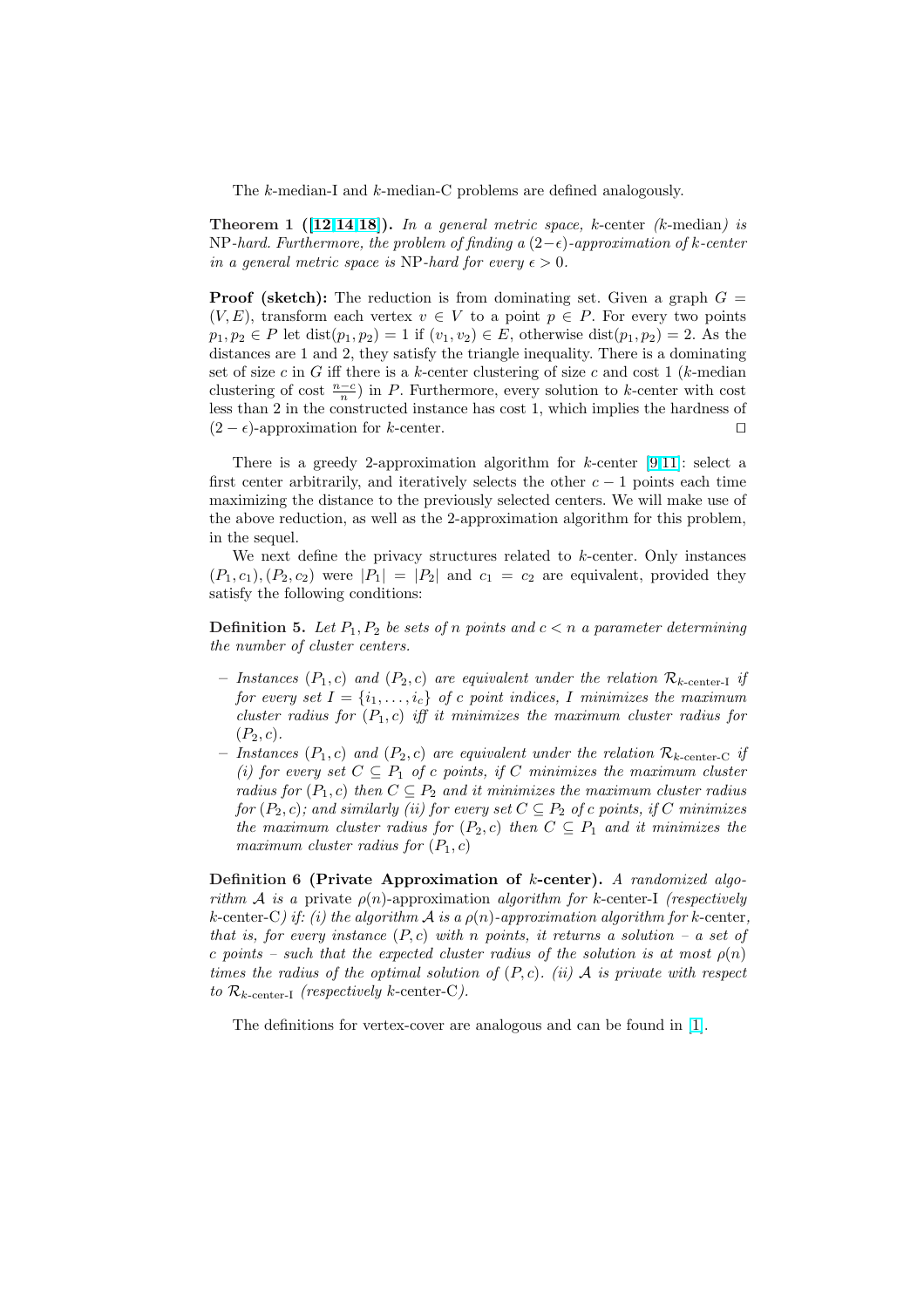#### <span id="page-7-0"></span>2.3 Distance Metric Spaces

In the infeasibility results for clustering problems we use a simple property of the metric spaces, which we state below. This allows us to keep the results general and metric independent. One should be aware that clustering problems may have varying degrees of difficulty depending on the underlying metric used. Our impossibility results will show that unique- $k$ -center and unique- $k$ -median may be exactly solved in randomized polynomial time if private algorithms for these problems exist. When using metric spaces for which the problems are NP-hard, this implies  $RP = NP$ .

The property states that given a collection of points, it is possible to add to it new points that are "far away":

Definition 7 (Expandable Metric). Let  $M$  be a family of metric spaces. A family of metric spaces  $\mathcal M$  is  $(\rho, m)$ -expandable if there exists an algorithm A jamuy of metric spaces  $\mathcal{M}$  is  $(\rho, m)$ -expandable if there exists an algorithm<br>EXPAND that given a metric  $M = \langle P, \text{dist} \rangle \in \mathcal{M}$ , where  $P = \{p_1, \ldots, p_n\}$ , runs in time polynomial in  $n, m$ , and the description of  $M$ , and outputs a metric  $M' = \langle P', \text{dist}' \rangle \in \mathcal{M}, \text{ where } P' = \{p_1, \ldots, p_n, p_{n+1}, \ldots, p_{n+m}\}, \text{ such that }$ 

- $-$  dist $'(p_i, p_j) =$  dist $(p_i, p_j)$  for every  $i, j \in [n]$ , and
- $-$  dist $'(p_i, p_j) \geq \rho d$  for all  $n < i \leq n+m$  and  $1 \leq j < i$ , where  $d =$  $\max_{i,j\in[n]}(\text{dist}(p_i, p_j))$  is the maximum distance within the original n points.

General Metric Spaces. Given a connected undirected graph  $G = (V, E)$  where every edge  $e \in E$  has a positive length  $w(e)$ , define the metric induced by G whose points are the vertices and  $dist_G(u, v)$  is the length of the shortest path in G between u and v. The family  $\mathcal M$  of general metric spaces is the family of all metric spaces induced by graphs. This family is expandable: Given a graph G, we construct a new graph  $G'$  by adding to G a path of m new vertices connected to an arbitrary vertex, where the length of every new edge is  $\rho(n) \cdot d$ . The metric induced by  $G'$  is the desired expansion of the metric induced by  $G$ . The expansion algorithm is polynomial when  $\rho(n)$  is bounded by  $2^{\text{poly}(n)}$ .

**Observation 1.** Let  $\rho(n) = 2^{\text{poly}(n)}$ . The family of general metric spaces is  $(\rho(n), m)$ -expandable for every m.

Similarly, the family of metric spaces induced by a finite set of points in the plain with Euclidean distance is expandable.

### 2.4 Parsimonious Reductions and Unique Problems

Parsimonious reductions are reductions that preserve the number of solutions. It was observed that among the well known NP-complete problems, such reductions can be found [3,19,20]. Indeed, one can easily show that such reductions also exist for our problems:

Lemma 1. SAT and 3-SAT are parsimoniously reducible to the vertex-cover, k-center, and [k](#page-20-0)[-media](#page-20-0)n problems (the general metric version).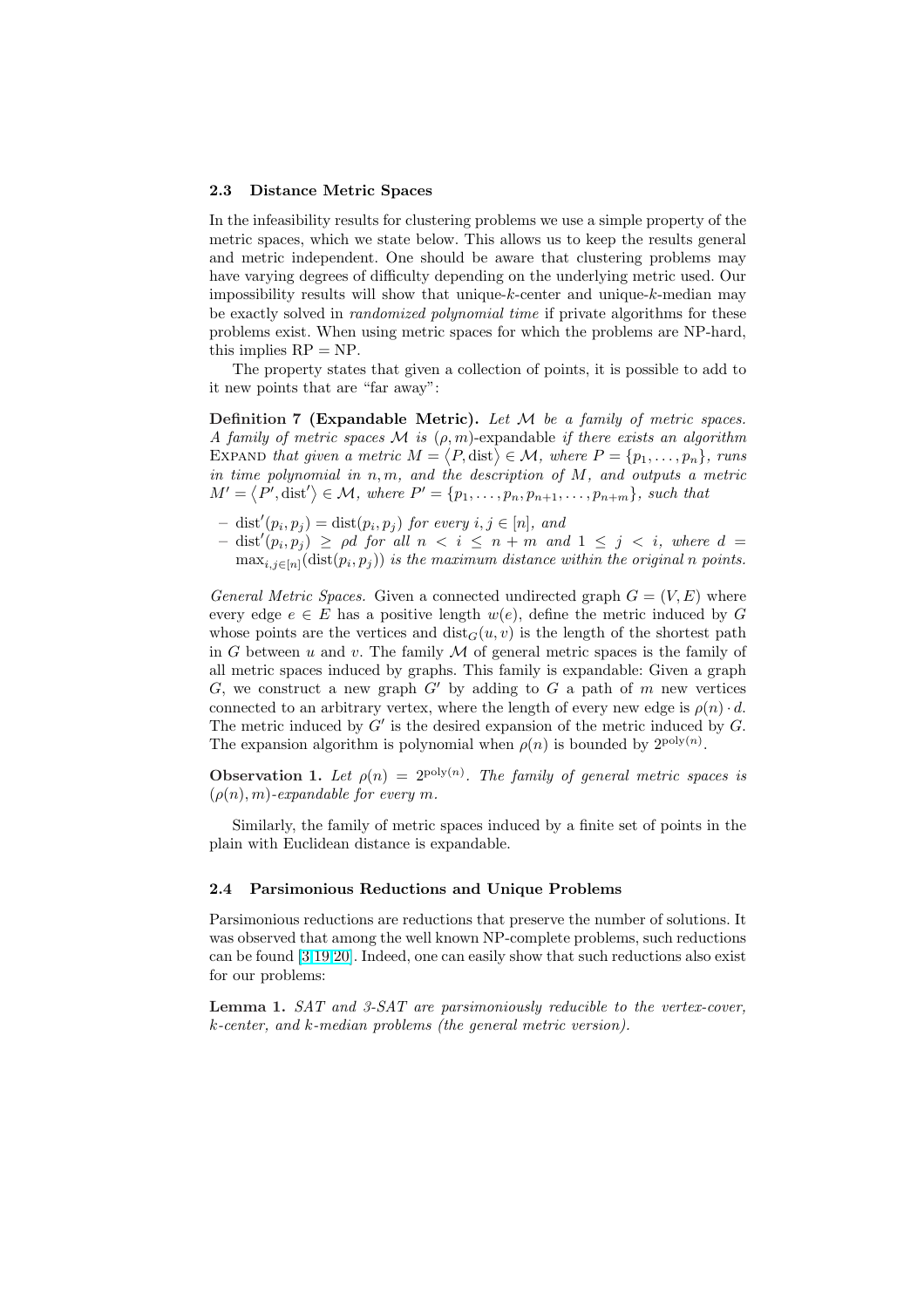<span id="page-8-0"></span>The existence of such parsimonious reductions allows us to base our negative results on a promise version of the problems – where only a unique optimal solution exists. We use the results of Valiant and Vazirani [21] that the promise version unique-SAT is NP-hard under randomized reductions. Therefore, if there exists a parsimonious reduction from SAT to an NP-complete (search) problem  $S$ , then its promise version unique- $S$  is NP-hard under randomized reductions.

Corollary 1. Vertex-cover, unique-k-center, and unique-k-median (general metric version) are NP-hard under randomized reductions.

### 2.5 Error Correcting Reductions

An important tool in our proofs are error correcting reductions – reductions that encode, in a redundant manner, the witness for one NP-complete problem inside the witness for another. Such reductions were shown by Kumar and Sivakumar [16] and Feige, Langberg, and Nissim [5] – proving that for certain NP-complete problems it is hard to approximate witnesses (that is, when viewed as sets, the symmetric difference between the approximation and a witness is small). For example, such result is proved in [5] for vertex-cover. We observe that the pr[oof](#page-20-0) in [5] applies to unique-vertex-cove[r a](#page-20-0)nd we present a similar result for unique-k-center and unique-k-median. We start by describing the result of [5] for unique-vertex-cover.

Definition 8 (C[lo](#page-20-0)se to a minimum vertex [c](#page-20-0)over). A set S is  $\delta$ -close to a minimum vertex cover of G if there exists a minimum vertex cover C of G such th[at](#page-20-0)  $|S \triangle C| \leq (1 - \delta)n$ .

**Theorem 2** ([21,5]). If RP  $\neq$  NP, then for every constant  $\delta > 1/2$  there is no efficient algorithm that, on input a graph G and an integer t where G has a unique vertex cover of size t, returns a set S that is δ-close to the minimum vertex cover of G.

We next describe the result for unique-k-center.

Definition 9 (Close to an optimal solution of unique-k-center). A set  $S$ is  $\delta$ -close an optimal solution of an instance  $(P, c)$  of unique-k-center if there exists an optimal solution I of  $(P, c)$  such that  $|S \triangle I| \leq (1 - \delta)n$ .

**Theorem 3.** If RP  $\neq$  NP, then, for every constant  $\delta > 2/3$ , there is no efficient algorithm that for every instance  $(P, c)$  of unique-k-center finds a set δ-close to the optimal solution of  $(P, c)$ . The same result holds for instances of unique- $k$ -median.

The proof technique of Theorem 3 is similar to the proofs in [5]. The proof is described in the full version of this paper.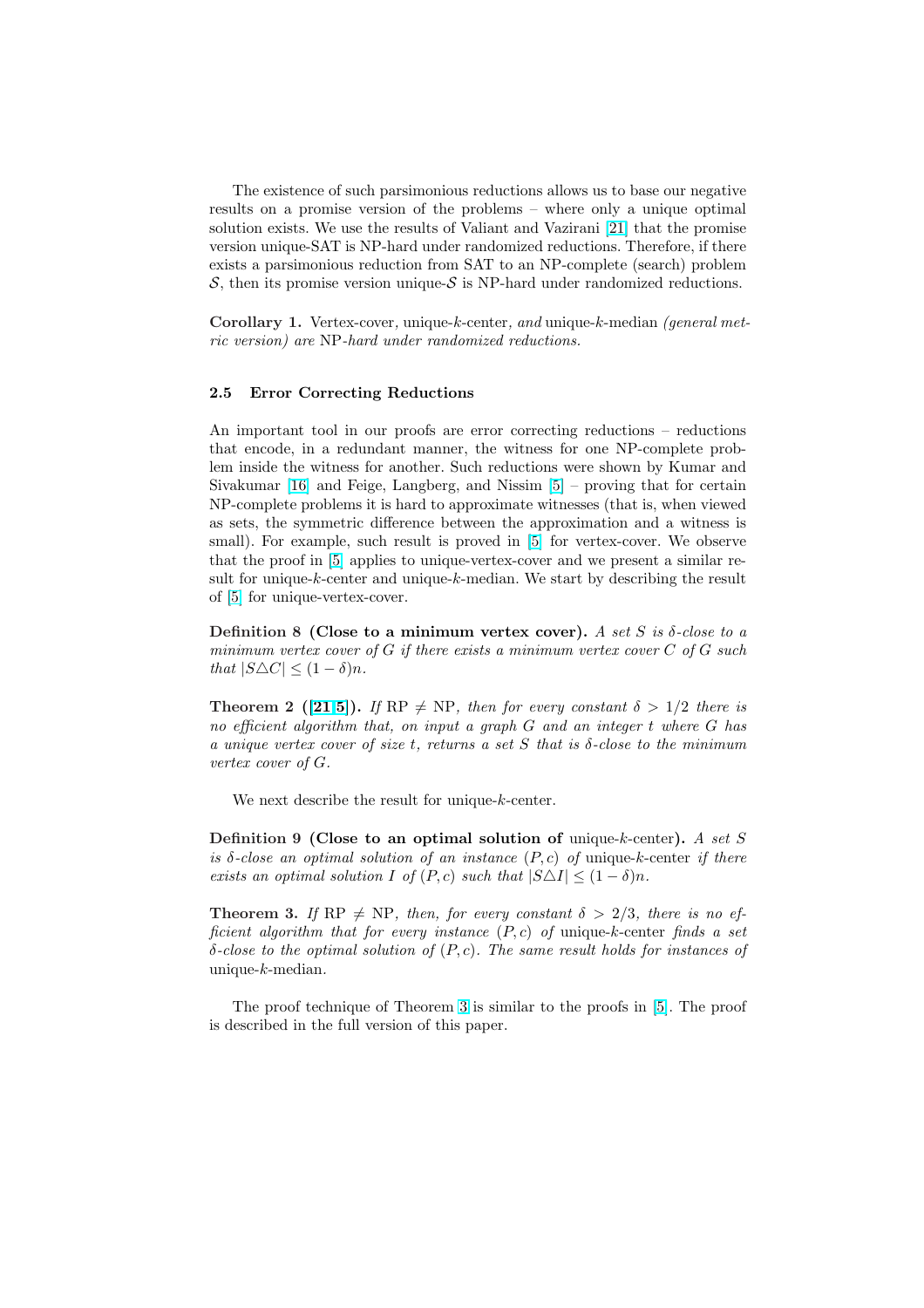# <span id="page-9-0"></span>3 Infeasibility of Almost Private Approximation of Clustering

In this section, we prove that if  $RP \neq NP$ , then every approximation algorithm for the clustering problems is not private (and, in fact, must leak  $\Omega(n)$  bits). We will give a complete treatment for k-center-I (assuming the underlying metric is expandable according to Definition 7). The modifications needed for k-median-I are small. The proof for k-center-C and k-median-C are different and use a "perturbable" property of the metric. The proofs for the 3 latter problems appear in the full version of this paper. We will start our proof for k-center-I by describing the infeasibility result for private al[go](#page-7-0)rithms, and then we consider deterministic almost private algorithms. The infeasibility result for randomized almost private algorithms appears in the full version of this paper.

#### 3.1 Infeasibility of Private Approximation of Clustering Problems

In this section, we demonstrate that the existence of a private approximation algorithm for  $k$ -center-I implies that unique- $k$ -center is in RP. Using the hardness of the promise version unique-k-center, we get our infeasibility result.

We will now show that any private  $\rho(n)$ -approximation algorithm must essentially return all the points in the unique solution of an instance. We use the fact that the underlying metric is  $(2n \cdot \rho(n+1), 1)$ -expandable. Given an instance  $(P, c) = (\{p_1, \ldots, p_n\}, c)$  for k-center-I we use Algorithm EXPAND with parameters  $(2n \cdot \rho(n+1), 1)$  to create an instance  $(P', c+1)$  by adding the point  $p^{\infty}$ returned by EXPAND, i.e.  $p_{n+1} = p^{\infty}$  and  $dist'(p_i, p^{\infty}) \geq \rho(n+1) \cdot d$ . Any optimal solution I' for  $(P', c+1)$  includes the new point  $p^{\infty}$  (if  $p^{\infty} \notin I'$  then this solution's cost is at least  $2n \cdot \rho(n+1) \cdot d$  whereas if  $p^{\infty} \in I'$  the cost is at most d). Hence, the unique optimal solution  $I'$  consists of the optimal solution  $I$  for  $(P, c)$  plus the index  $n + 1$  of the point  $p^{\infty}$ .

**Lemma 2.** Let A be a private  $\rho(n)$ -approximation algorithm for k-center-I, let  $(P, c)$  be an instance of k-center-I and construct  $(P', c + 1)$  as above. Then

 $Pr[\mathcal{A}(P', c+1)$  returns the indices of all critical points of  $(P, c)] \geq 1/3$ .

The probability is taken over the random coins of algorithm A.

*Proof.* Let  $p_{i_1}, \ldots, p_{i_c}$  be the points of the unique optimal solution of  $(P, c)$ (hence  $p_{i_1}, \ldots, p_{i_c}, p_{n+1}$  are the points of the unique optimal solution of  $(P', c +$ 1). Consider an instance  $(P'', c+1)$  where P'' is identical to P', except for the points  $p_{i_1}$  and  $p^{\infty}$  whose indices  $(i_i \text{ and } n+1)$  are swapped.<sup>2</sup> As both  $p_{i_1}$  and  $p^{\infty}$  are the optimal solution in P', swapping them does not change the optimal solution, and hence  $(P'', c+1) \equiv_{\mathcal{R}_{k\text{-center-I}}} (P', c+1)$ .

<sup>&</sup>lt;sup>2</sup> Note that while  $P'$  can be efficiently constructed from P, the construction of  $P''$  is only a thought experiment.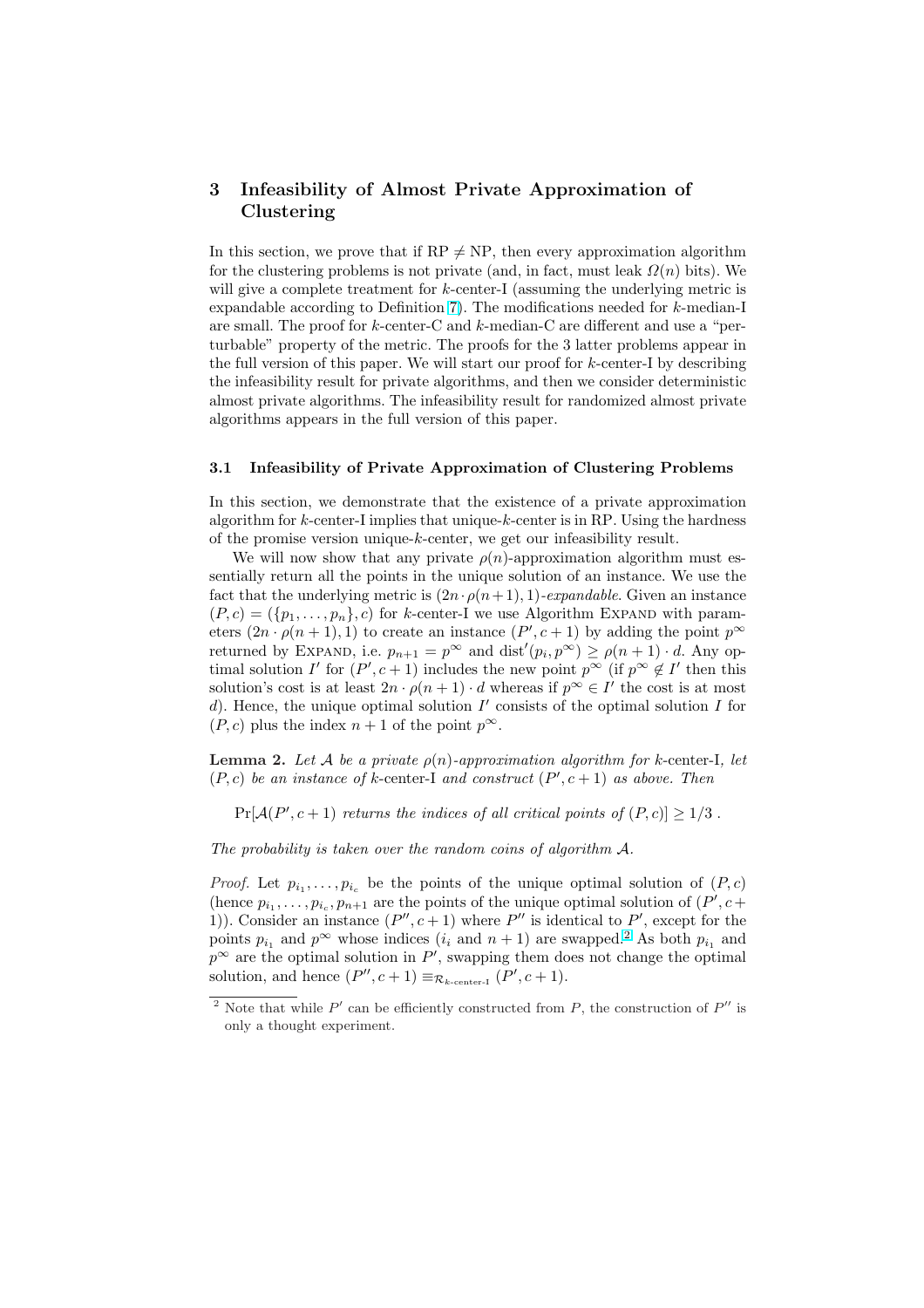<span id="page-10-0"></span>Let  $\tilde{I}'$  and  $\tilde{I}''$  denote the random variables  $\mathcal{A}(P', c+1)$  and  $\mathcal{A}(P'', c+1)$ respectively. Note that the optimal cost of  $(P'', c+1)$  is bounded by d. Whereas if  $i_1 \notin \tilde{I}''$  we get a clustering cost of  $2n \cdot \rho(n+1) \cdot d$ . Hence, if  $Pr[i_1 \notin \tilde{I}''] > 1/(2n)$ algorithm A cannot maintain an approximation ratio of  $\rho(n+1)$ . This implies that  $Pr[i_1 \notin \tilde{I}'] < 2/(3n)$ , otherwise, it is easy to construct a polynomial time procedure that would distinguish  $(\tilde{I}', P', P'')$  from  $(\tilde{I}'', P', P'')$  with advantage  $\Omega(1/n)$ . A similar argument holds for indices  $i_2, \ldots, i_c$ .

To conclude the proof, we use the union bound and get that  $Pr[\{i_1, \ldots, i_m\} \subset$  $\tilde{I}' \geq 1 - 2c/3n \geq 1/3.$ 

We now get our infeasibility result:

**Theorem 4.** Let  $\rho(n) \leq 2^{\text{poly}(n)}$ . The k-center-I problem does not admit a polynomial time private  $\rho(n)$ -approximation unless unique-k-center can be solved in probabilistic polynomial time.

*Proof.* Let A be a polynomial time private  $\rho(n)$ -approximation for k-center-I. Let  $(P, c) = (\{p_1, \ldots, p_n\}, c)$  be an instance of unique-k-center and let I be the indices of the centers in its unique solution. Construct the instance  $(P', c+1)$  as above by adding the point  $p_{n+1} = p^{\infty}$ . As  $\rho(n) \leq 2^{\text{poly}(n)}$ , constructing P' using Algorithm EXPAND is efficient. By Lemma 2,  $\mathcal{A}(P')$  includes every index in I with probability at least  $1/3$ . With high probability,  $\mathcal{A}(P', c+1)$  contains exactly c points from P, and the set  $\mathcal{A}(P') \setminus \{n+1\}$  is the unique optimal solution for  $(P, c)$ .

Combining Theorem 4 with Corollary 1 [we](#page-9-0) get:

Corollary 2. Let  $\rho(n) \leq 2^{\text{poly}(n)}$ . The k-center-I problem (general metric version) cannot be privately  $\rho(n)$ -approximated in polynomial time unless  $RP \neq NP$ .

### 3.2 Infeasibility of Deterministic Approximation of Clustering Problems that Leaks Many Bits

In this section we prove that even if RP  $\neq$  NP, then for every  $\rho(n) \leq 2^{\text{poly}(n)}$ there is no efficient *deterministic*  $\rho(n)$ -approximation algorithm of k-center-I that leaks  $0.015n$  bits (as in Definition 2).<sup>3</sup> As in the previous section, we assume the underlying distance metric is expandable. To prove the infeasibility of almost private approximation of  $k$ -center-I, we assume towards contradiction that there exists an efficient deterministic  $\rho(n)$ -approximation algorithm A that leaks 0.015n bits. We use this algorith[m t](#page-5-0)o find a set close to the solution of a unique-k-center instance.

In the proof of the infeasibility result for private algorithms, described in Section 3.1, we started with an instance  $P$  of unique-k-center and generated a new instance  $P'$  by adding to P a "far" point. We considered an instance  $P''$ that is equivalent to  $P'$  and argued that, since the instances are equivalent, a deterministic private algorithm must return the same output on the two instances.

<sup>3</sup> Thro[ugho](#page-9-0)ut this paper, constants are shamelessly not optimized.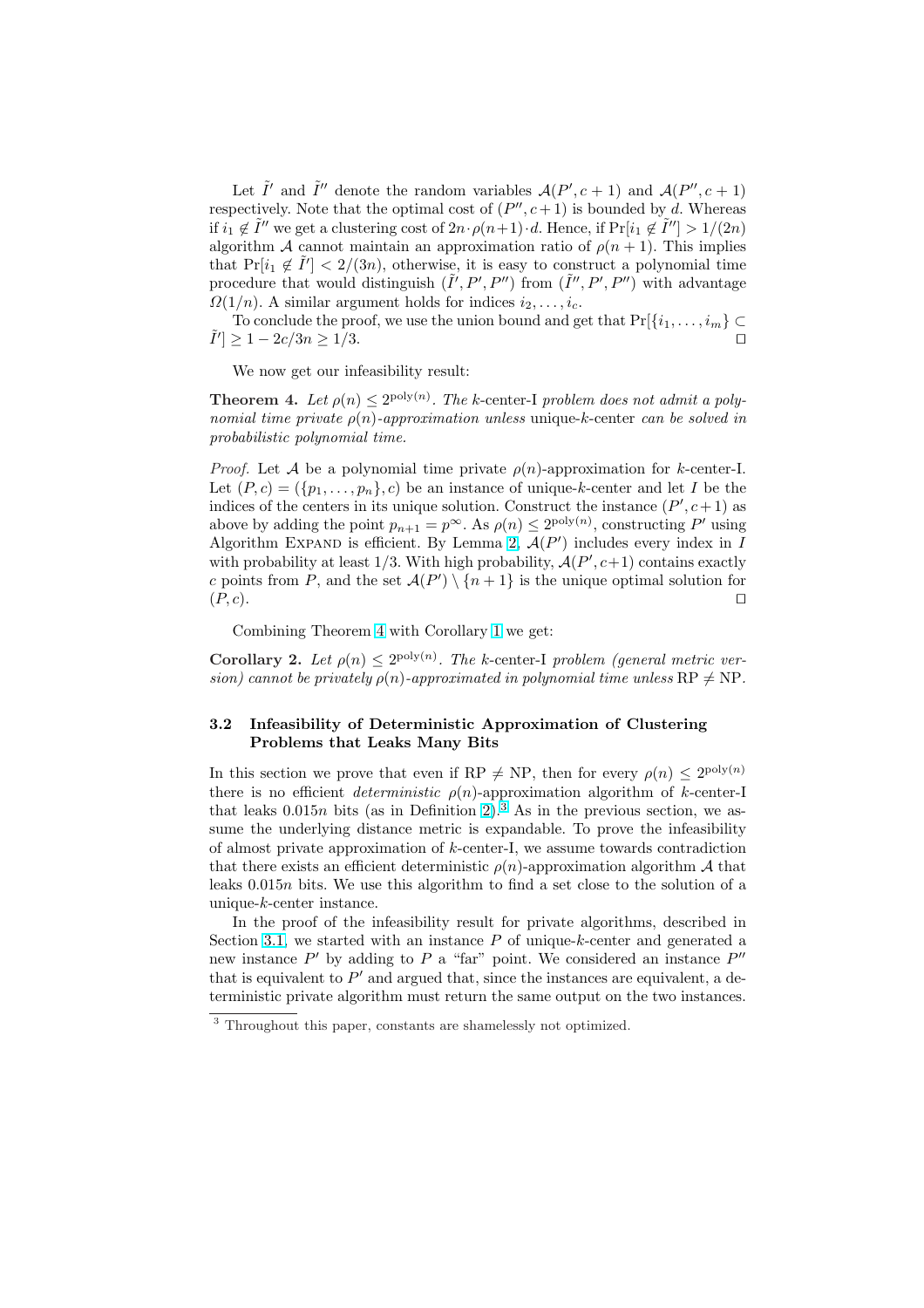For almost private algorithms, we cannot use the same proof. Although the instances  $P'$  and  $P''$  are equivalent, even an algorithm that leaks one bit can give different answers on  $P'$  and  $P''$ .

The first idea to overcome this problem is to add linearly many new "far" points (using Algorithm Expand). Thus, any deterministic approximation algorithm must return all "far" points and a subset of the original points. However, there is no guarantee that this subset is the optimal solution to the original instance. The second idea is using a random renaming of the indices of the instance. We will prove that with high probability (over the random choice of the renaming), the output of the almost private algorithm is close to the optimal solution of unique-k-center. This contradicts the NP-hardness, described in Section 2.5, of finding a set close to the exact solution for unique- $k$ -center instances.

We next formally define the construction of adding "far" points and permuting the names. Given an instance  $(P, c)$  of unique-k-center with distance function dist, we use Algorithm EXPAND with parameters  $(2 \cdot \rho(10n), 9n)$  to create a[n in](#page-8-0)stance  $(P', 9n + c)$  with distance function dist<sup>'</sup> by adding  $9n$  "far" points. Let  $N \stackrel{\text{def}}{=} 10n$  be the number of points in P' and  $c' \stackrel{\text{def}}{=} c + 9n$ . We next choose a permutation  $\pi : [N] \to [N]$  to create a new instance  $(P_{\pi}, 9n + c)$  with distance function  $dist_{\pi}$ , where  $dist_{\pi}(p_{\pi(i)}, p_{\pi(j)}) \stackrel{\text{def}}{=} dist'(p_i, p_j)$ .

We start with some notation. Let  $I$  be the the set of indices of the points in the unique optimal solution for  $(P, c)$  and  $S \stackrel{\text{def}}{=} |n] \setminus I$  (that is, S is the set of indices of the points in the original instance  $P$  not in the optimal solution). Note that  $|I| = c$  and  $|S| = n - c$ . For any set  $A \subseteq [N]$ , we denote  $\pi(A) \stackrel{\text{def}}{=} {\pi(i) : i \in A}$ . The construction of  $P_{\pi}$  and the sets S and I are illustrated in Fig. 1.

It is easy to see that an optimal solution  $I_{\pi}$  for  $(P_{\pi}, c')$  includes the 9n "far" points, that is,  $\{p_{\pi(i)} : n+1 \leq i \leq 10n\}$  (if not, then this solution's cost is at least  $2 \cdot \rho(N) \cdot d$  whereas if  $\{\pi(n+1), \ldots, \pi(10n)\} \subset I_{\pi}$  the cost is at most d). Thus,  $I_{\pi}$  contains exactly c points from  $\{p_{\pi(i)} : 1 \leq i \leq n\}$  w[hic](#page-12-0)h must be  $\pi(I)$ . That is, the unique optimal solution  $I_{\pi}$  of  $(P_{\pi}, c')$  consists of the indices in  $[N] \setminus \pi(S)$ .

**Observation 2.** Let  $\pi_1, \pi_2$  be two permutations such that  $\pi_1(S) = \pi_2(S)$ . Then,  $(P_{\pi_1}, c') \equiv_{\mathcal{R}_{k\text{-center-I}}} (P_{\pi_2}, c').$ 

In Fig. 2 we describe Algorithm CLOSE TO UNIQUE  $k$ -CENTER that finds a set close to the unique minimum solution of an instance of unique-k-center assuming the existence of a deterministic  $\rho(N)$ -approximation algorithm A for k-center-I that leaks 0.015N-bits. Notice that in this algorithm we execute the approxima[tio](#page-12-0)n algorithm A on  $(P_\pi, c')$  – an instance with  $N = 10n$  points – hence the approximation ratio of  $A$  (and its leakage) is a function of  $N$ .

We next prove that, with high probability, Algorithm CLOSE TO UNIQUE  $k$ -CENTER returns a set that is close to the optimal solution. In the *analysis*, we partition the set of permutations  $\pi : [N] \to [N]$  to disjoint subsets. We prove that in every subset, with high probability, Algorithm Close to Unique  $k$ -CENTER returns a set that is close to the optimal solution, provided that it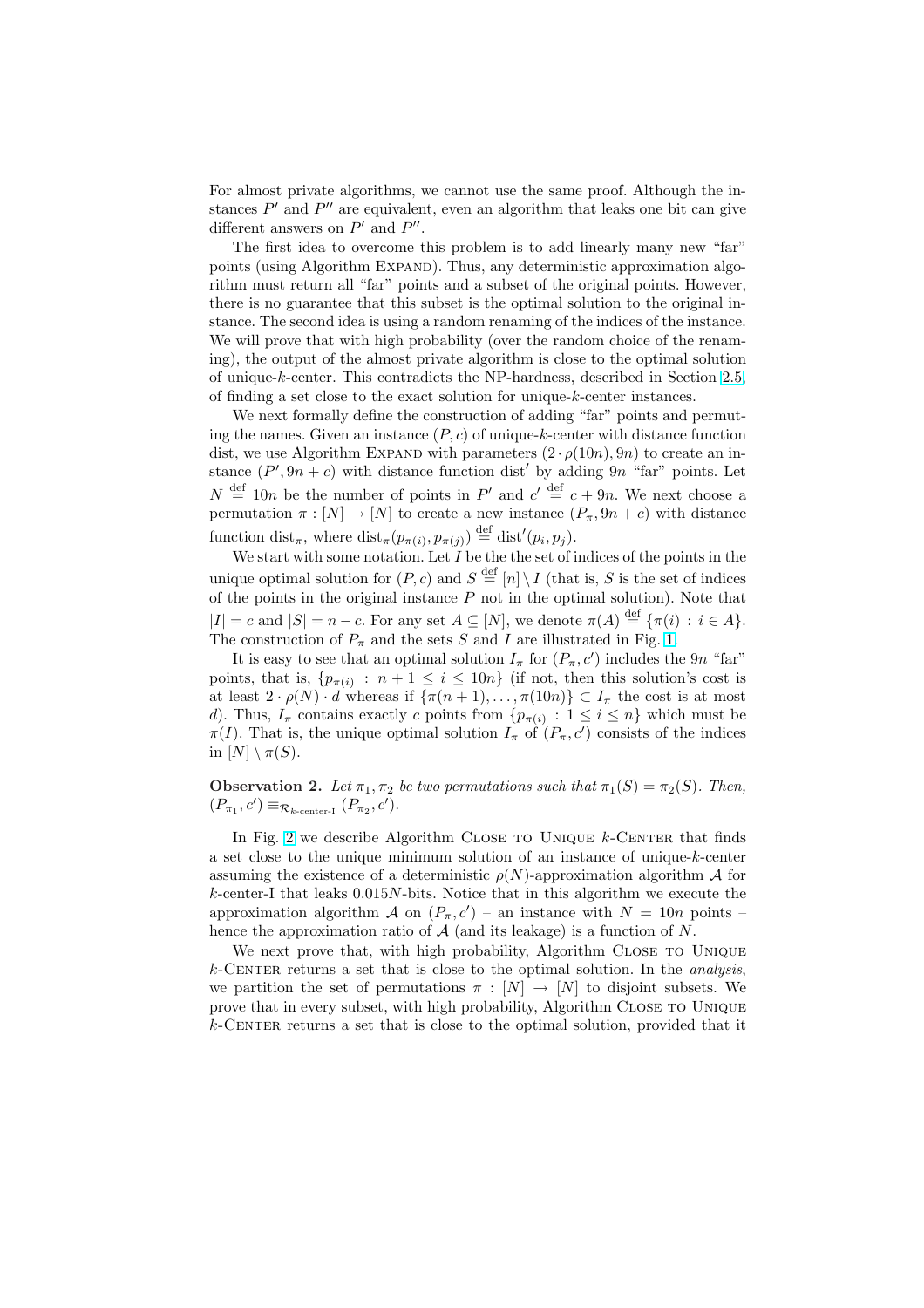<span id="page-12-0"></span>

**Fig. 1.** The construction of  $P_\pi$ .

Algorithm CLOSE TO UNIQUE  $k$ -CENTER: Input: An instance  $(P = \{p_1, \ldots, p_n\}, c)$  and an integer t. Promise:  $(P, c)$  has a unique set of c cluster centers with maximum cluster radius at most t. Output: A set  $0.7$ -close to the unique set of c cluster centers with maximum cluster radius at most  $t$ . 1. Use algorithm EXPAND with parameters  $(2 \cdot \rho(10n), 9n)$  to create a set of points  $P' = \{p_1, \ldots, p_n, p_{n+1}, \ldots, p_{10n}\}.$ 2. Choose a permutation  $\pi : [N] \to [N]$  uniformly at random and construct  $P_{\pi}$ . 3. Let  $B \leftarrow \mathcal{A}(P_{\pi}, c + 9n)$  and  $B^{-1} \leftarrow \{i \in [n] : \pi(i) \in B\}.$ 



Fig. 2. An algorithm that finds a set 0.7-close to the unique minimum solution of an instance of unique- $k$ -center assuming that  $A$  is an almost private approximation algorithm for k-center-I.

chose a permutation in the subset. Specifically, for every  $D \subset [N]$ , we consider the subset of the permutations  $\pi$  such that  $\pi(S) = D$ .

In the rest of the proof we fix an instance  $(P, c)$  with a unique optimal solution I and define  $S \stackrel{\text{def}}{=} [n] \setminus I$ . Furthermore, we fix a set  $D \subset [N]$  such that  $|D| = |S|$ and consider only permutations such that  $\pi(S) = D$ . (The algorithm does not to need know  $S$  and  $D$ ; these sets are used for the analysis.) We prove in Lemma  $4$ that with high probability  $[N] \setminus \mathcal{A}(P_\pi, c')$  is close to D, and we show in Lemma 3 that in this case Algorithm CLOSE TO UNIQUE  $k$ -CENTER succeeds.

**Lemma 3.** Let B be a set such that  $|B \cap D| \leq 0.15n$  and  $\pi$  is a permutation such that  $A(P_{\pi}, c') = B$ . Then, Algorithm CLOSE TO UNIQUE k-CENTER returns [a](#page-13-0) set 0.7-close to I when it chooses the permutation  $\pi$  in Step (2).

*Proof.* When choosing  $\pi$ , Algorithm CLOSE TO UNIQUE k-CENTER returns the set

$$
B^{-1} = \{ i \in [n] : \pi(i) \in B \} = \{ i \in I : \pi(i) \in B \} \cup \{ i \in S : \pi(i) \in B \} = \{ i \in I : \pi(i) \in B \} \cup \{ i : \pi(i) \in B \cap D \}.
$$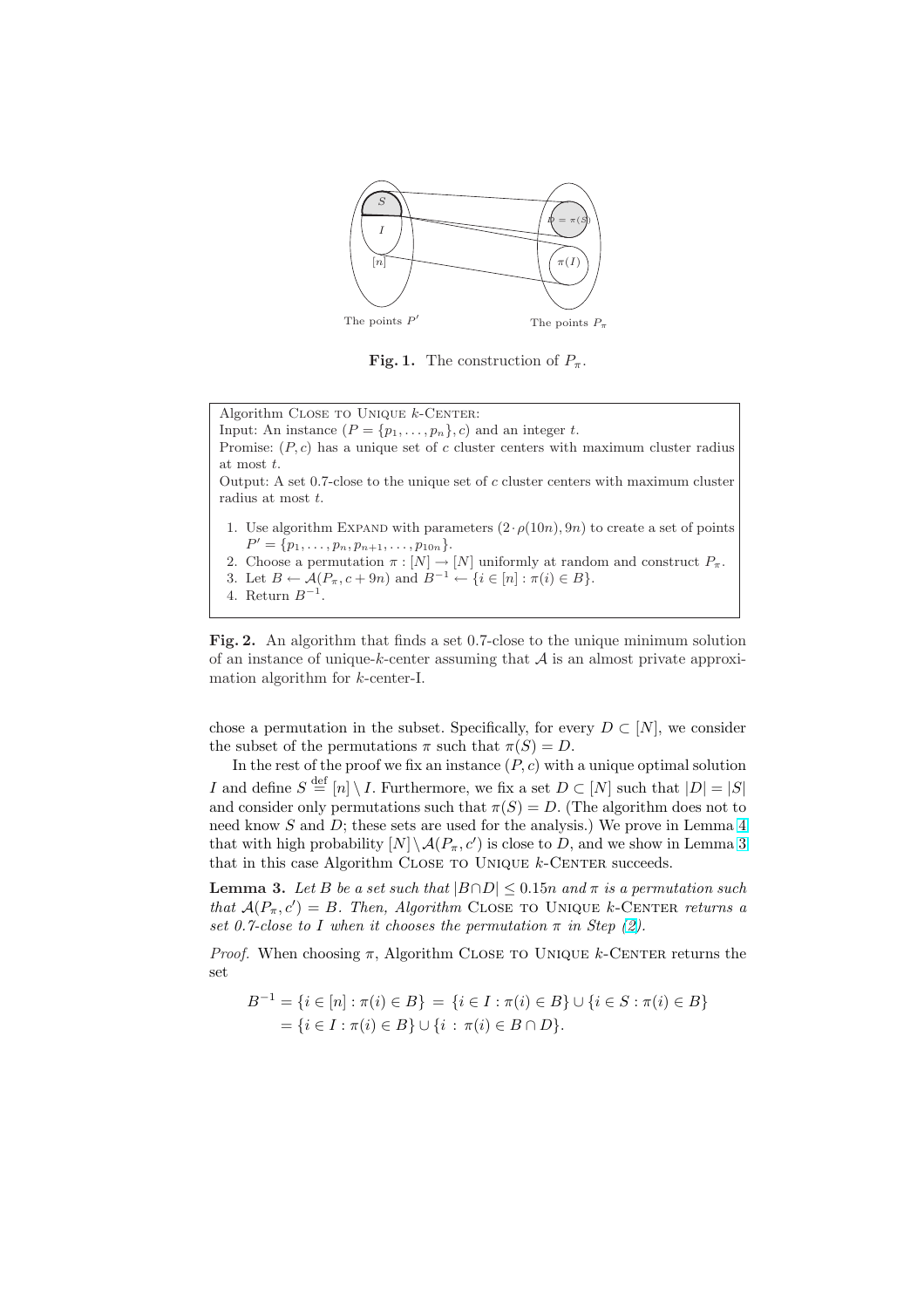<span id="page-13-0"></span>Thus,  $|B^{-1} \setminus I| = |B \cap D| \le 0.15n$ . As  $|B^{-1}| = |I|$ , we get  $|I \setminus B^{-1}| = |B^{-1} \setminus I| \le$ 0.15*n*. Therefore,  $|B^{-1} \triangle I|$  ≤ 0.3*n*, and  $B^{-1}$  is 0.7-close to *I*.

**Lemma 4.** Let  $pr \stackrel{\text{def}}{=} Pr[ |A(P_{\pi}, c') \cap D| \le 0.15n ]$ , where the probability is taken over the uniform choice of  $\pi$  subject to  $\pi(S) = D$ . Then,  $pr \geq 3/4$ .

*Proof.* We prove that if  $pr < 3/4$ , there is a permutation  $\pi$  such that A does not  $\rho(N)$ -approximate k-center-I on  $(P_\pi, c')$ , in a contradiction to the definition of A.

In this proof, we say that a set B is "bad" if  $|B \cap D| > 0.15n$ . The number of permutations such that  $\pi(S) = D$  is  $(|S|)(N - |S|)! = (n - c)!(9n + c)!$ . As we assumed that  $pr < 3/4$ , the number of permutations  $\pi$  such that  $\pi(S) = D$ and  $\mathcal{A}(P_{\pi}, c')$  is "bad" is at least

$$
0.25(n-c)!(9n+c)! \ge (n-c)!\sqrt{n} \left(\frac{9n+c}{e}\right)^{9n+c}.
$$
 (1)

We will prove that, by the properties of  $A$ , the number of such permutations is much smaller achieving a contradiction to our assumption that  $pr < 3/4$ .

We first upper bound, for a given "bad" set  $B$ , the number of permutations  $\pi$  such that  $\pi(S) = D$  and  $\mathcal{A}(P_{\pi}, c') = B$ . Notice that the output of the deterministic algorithm  $\mathcal{A}(P_\pi, c')$  must contain all points in  $\{p_{\pi(i)} : n+1 \leq i \leq 10n\}$ (otherwise the radius of the approximated solution is at least  $2 \cdot \rho(N) \cdot d$ , compared to at most d when taking all points in  $\{p_{\pi(i)} : n+1 \leq i \leq 10n\}$ and additional c points). Thus, if a permutation  $\pi$  satisfies  $\pi(S) = D$  and  $\mathcal{A}(P_\pi, c') = B$ , then  $[N] \setminus B \subset D \cup \pi(I)$ , which implies  $[N] \setminus (B \cup D) \subset \pi(I)$ . Letting  $b \stackrel{\text{def}}{=} |B \cap D| \ge 0.15n$ ,

$$
| [N] \setminus (B \cup D) | = N - |B| - |D| + |B \cap D| = 10n - (9n + c) - (n - c) + b = b.
$$

Every permutation  $\pi$  satisfying  $\pi(S) = D$  and  $\mathcal{A}(P_{\pi}, c') = B$  has a fixed set of size b contained in  $\pi(I)$ , thus, the number of such permutations is at most

$$
(|S|)!\binom{|I|}{b}b!(N-|S|-b)! = (n-c)!\binom{c}{b}b!(9n+c-b)!.
$$

Taking  $b = 0.15n$  can only increase this expression (as we require that a smaller set is contained in  $\pi(I)$ ). Thus, noting that  $c \leq n$ , the number of permutations set is contained in  $\pi(I)$ ). Thus, noting that  $c \leq n$ , the number of permutations<br>such that  $\pi(S) = D$  and  $\mathcal{A}(P_{\pi}, c') = B$  is at most  $(n-c)!\binom{n}{0.15n}(0.15n)!(8.85n +$ such that  $n(\mathcal{S})$ .<br>c)!. First,  $\binom{n}{0.15n}$  $\overline{\phantom{a}}$  $\leq 2^{H(0.15)n} \leq (16)^{0.15n}$ , where  $H(0.15) \leq 0.61$  is the Shannon entropy. Thus, using Stirling approximation, the number of such permutations is at most

$$
O\left(\sqrt{n}(0.3)^{0.15n}\right) \cdot \left( (n-c)! \sqrt{n} \left( \frac{9n+c}{e} \right)^{9n+c} \right). \tag{2}
$$

By Obseration 2, all instances  $(P_{\pi}, c')$  for permutations  $\pi$  such that  $\pi(S) = D$ are equivalent according to  $\mathcal{R}_{k\text{-center-I}}$ . Thus, since A leaks at most 0.015N bits,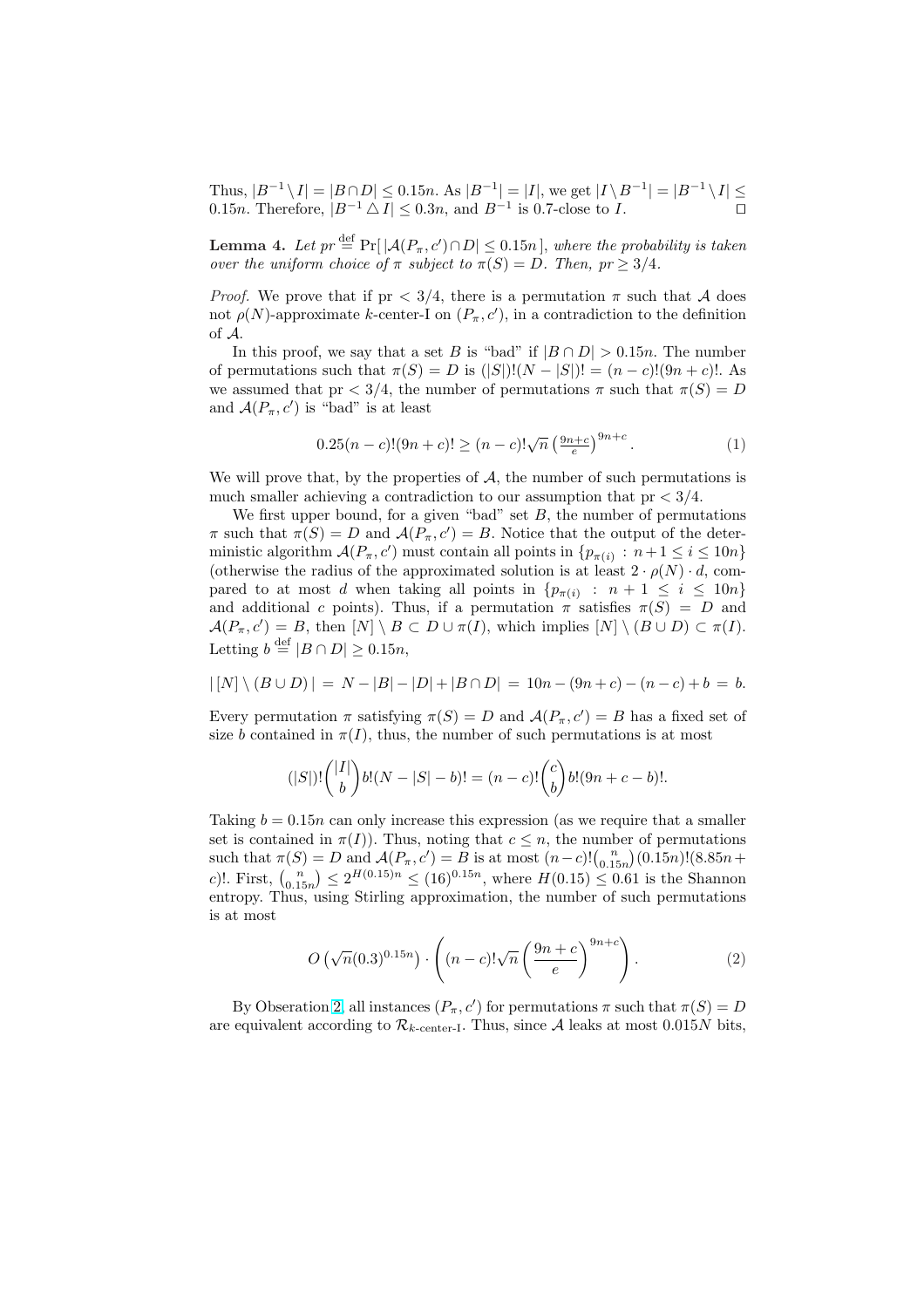<span id="page-14-0"></span>there are at most  $2^{0.015N}$  possible answers of A on these instances, in particular, there are at most  $2^{0.015N} = 2^{0.15n}$  "bad" answers. Thus, by (2), the number of permutations such that  $\pi(S) = D$  and  $\mathcal{A}(P_{\pi}, c')$  is a "bad" set is at most

$$
O\left(2^{0.15n}\sqrt{n}(0.3)^{0.15n}\right) \cdot \left( (n-c)! \sqrt{n} \left(\frac{9n+c}{e}\right)^{9n+c} \right) \tag{3}
$$

As the number of permutations in (3) is smaller than the number of permutations in (1), we conclude that  $pr \geq 3/4$ .

Combining Lemma 3 and Lemma 4, if  $\mathcal A$  is a  $\rho(N)$ -approximation algorithm for k-center-I that leaks  $0.015N$  bits, then Algorithm CLOSE TO UNIQUE  $k$ -CENTER returns a set that is 0.7-close to the optimal solution with probability at [lea](#page-13-0)st  $3/4$ , and by Theorem 3, this is impossible unless  $RP = NP$ .

In the full version [of](#page-12-0) the paper w[e s](#page-13-0)how that Algorithm CLOSE TO UNIQUE k-CENTER finds a set close to the optimal solution even when  $A$  is randomize.

**Theorem 5.** Let  $\rho(n) \leq 2^{\text{poly}(n)}$ . If RP  $\neq$  NP, every efficient  $\rho(n)$ -approximation algorithm for k-c[e](#page-8-0)nter-I (in the general metric version) must leak  $\Omega(n)$  bits.

# 4 Privacy of Clustering with respect to the Definition of [13]

Trying to get around the impossibility results, we examine a generalization of a definition by Indyk and Woodruff [13], originally presented in the context of near nei[ghbo](#page-20-0)r search. In the modified definition, the approximation algorithm is allowed to leak the set of approximated solutions to an instance. More formally, we use Definition 1, and set the equivalence relation  $\mathcal{R}^{\eta}$  to include  $\eta$ -approximate solutions as well:

Definition 10. Let L be a minimization problem with cost function cost. A solution w is an  $\eta$ -approximation for x if  $\text{cost}_x(w) \leq \eta \cdot \min_{w'}(\text{cost}_x(w'))$ . Let  $\mathrm{approx}(x) \stackrel{\mathrm{def}}{=} \{w : w \text{ is an } \eta\text{-approximation for } x\}.$  Define the equivalence relation  $\mathcal{R}_L^{\eta}$  as follows:  $x \equiv_{\mathcal{R}_L^{\eta}} y$  iff  $appx(x) = appx(y)$ .

Note that Definition 10 results in a range of equivalence relations, parameterized by  $\eta$ . When  $\eta = 1$  we get the same equivalence relation as before.

We consider the *coordinate* version of k-center. In the full version of this paper we show a threshold at  $\eta = 2$  for k-center-C: (1) When  $\eta \geq 2$ , every approximation algorithm is private with respect to  $\mathcal{R}_{k\text{-center-C}}^{\eta}$ . (2) For  $\eta < 2$  the problem is as hard as when  $\eta = 1$ .

# 5 Infeasibility of Approximation of Vertex Cover that Leaks Information

In [1], it was proven that if RP  $\neq$  NP, then for every constant  $\epsilon > 0$ , every algorithm that  $n^{1-\epsilon}$  approximates vertex cover must leak  $\Omega(\log n)$  bits. In this paper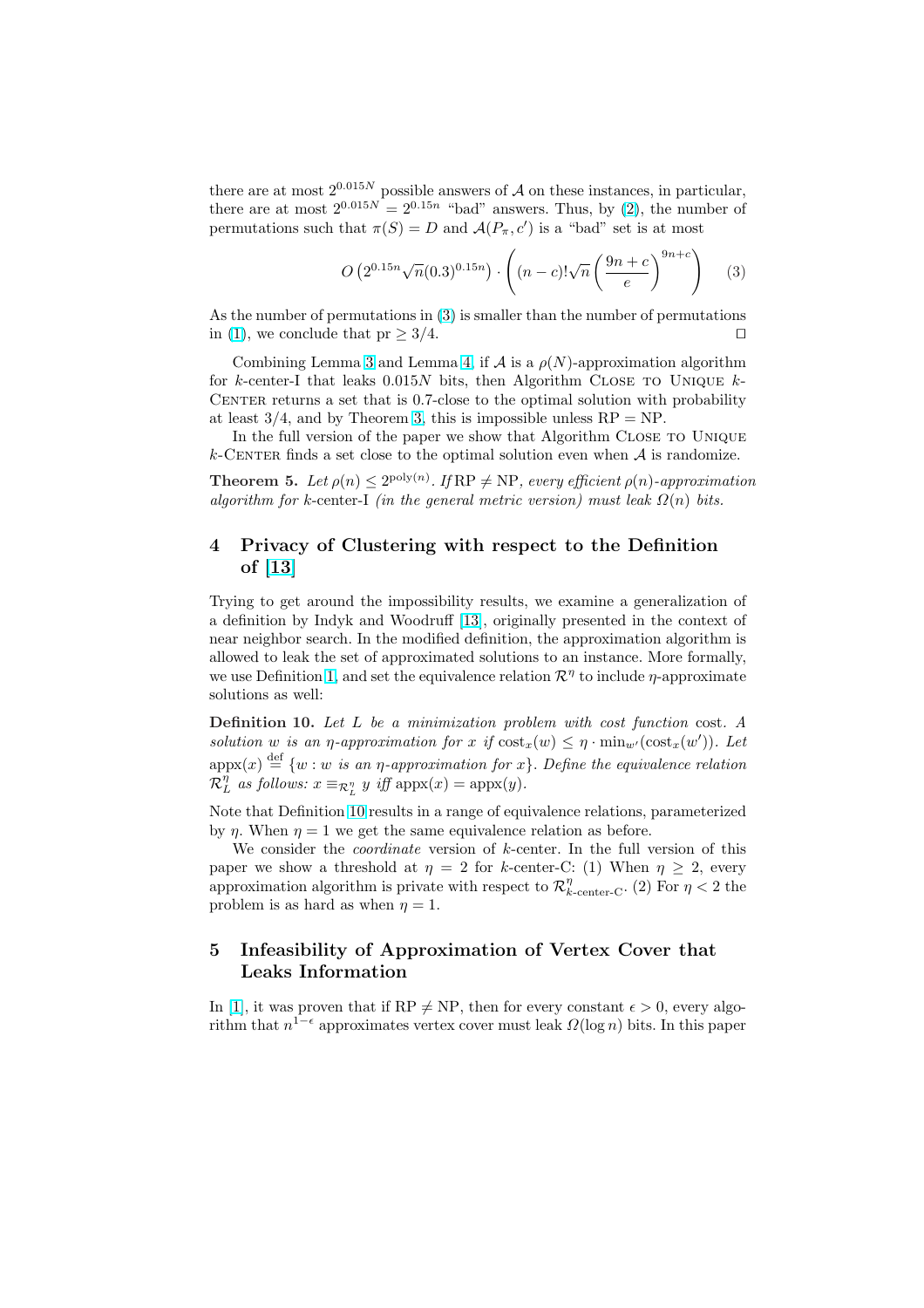we strengthen this result showing that if  $RP \neq NP$ , then every algorithm that  $n^{1-\epsilon}$ -approximates vertex cover must leak  $\Omega(n^{\epsilon})$  bits. We note that this results is nearly tight: In [1], an algorithms that  $n^{1-\epsilon}$ -approximates vertex cover and leaks  $2n^{\epsilon}$  bits is described. We will describe the infeasibility result in stages. We will start by describing a new proof of the infeasibility of deterministic private approximation of vertex cover, then we will describe the infeasibility of deterministic  $n^{1-\epsilon}$ -appr[oxi](#page-20-0)mation of vertex cover that leaks at most  $\alpha n^{\epsilon}$  bits (where  $\alpha$  < 1 is a specific constant). In the full version of the paper we show the same infeasibility result for randomized algorithms.

### 5.1 Infeasibility of Deterministic Private Approximation of Vertex Cover

We assume the existence of a deterministic private approximation algorithm for vertex-cover and show that such algorithm implies that  $RP = NP$ . The idea of the proof is to start with an instance  $G$  of unique-vertex-cover and construct a new graph  $G_{\pi}$ . First, polynomially many isolated vertices are added to the graph. This means that any approximation algorithm must return a small fraction of the vertices of the graph. Next, the names of the vertices in the graph are randomly permuted. The resulting graph is  $G_{\pi}$ . Consider two permutations that agree on the mapping of the vertices of the unique-vertex-cover. The two resulting graphs are equivalent and the private algorithm must return the same answer when executed on the two graphs. However, with high probability on the choice of the renaming of the vertices, this answer will contain the (renamed) vertices that consisted the minimum vertex cover in  $G$ , some isolated vertices, and no other non-isolated vertices. Thus, given the answer of the private algorithm, we take the non-isolated vertices and these vertices are the unique minimum vertex cover. As unique-vertex-cover is NP-hard [21], we conclude that no deterministic private approximation algorithm for vertex exists (unless  $RP = NP$ ).

The structure of this proof is similar to the proof of infeasibility of  $k$ -center-I, presented in Section 3.2. There are two main differences implied by the characteristics of the problems. First, the size of [the](#page-20-0) set returned by an approximation algorithm for vertex-cover is bigger than the size of the minimum vertex cover as opposed to k-center where the approximation algorithm always returns a set of  $c$  centers (whose o[bjec](#page-10-0)tive function can be sub-optimal). This results in somewhat different combinatorial arguments used in the proof. Second, it turns out that the roll of the vertices in the unique vertex cover of the graph is similar to the roll of the points *not* in the optimal solution of  $k$ -center. For example, we construct a new graph by adding isolated vertices which are not in the minimum vertex cover of the new graph.

We next formally define the construction of adding vertices and permuting the names. Given a graph  $G = (V, E)$ , where  $|V| = n$ , an integer  $N > n$ , and an injection  $\pi: V \to [N]$  (that is,  $\pi(u) \neq \pi(v)$  for every  $u \neq v$ ), we construct a graph  $G_{\pi} = ([N], E_{\pi})$ , where  $E_{\pi} = \{(\pi(u), \pi(v)) : (u, v) \in E\}$ . That is, the graph  $G_{\pi}$  is constructed by adding  $N - n$  isolated vertices to G and choosing random names for the original  $n$  vertices. Throughout this section, the number of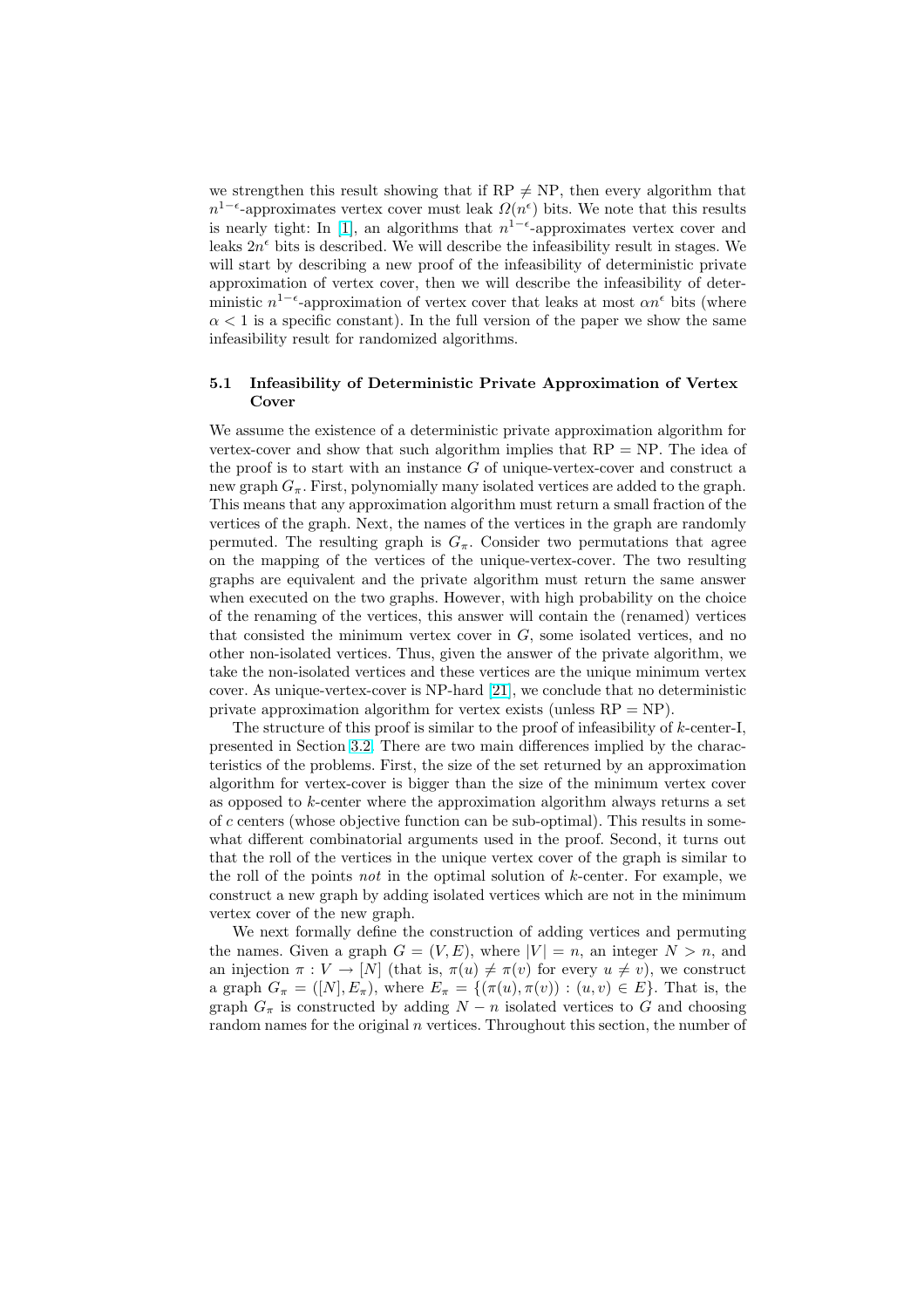<span id="page-16-0"></span>vertices in G is denoted by n, and the number of vertices in  $G_{\pi}$  is denoted by N. We execute the approximation algorithm on  $G_{\pi}$ , hence its approximation ratio and its leakage are functions of  $N$ . Notice that if  $G$  has a unique vertex cover C, then  $G_{\pi}$  has a unique vertex cover  $\pi(C) \stackrel{\text{def}}{=} {\pi(u) : u \in C}$ . In particular,

**Observation 3.** Let G be a graph with a unique minimum vertex cover  $C$ , where  $k \stackrel{\text{def}}{=} |C|$ , and  $\pi_1, \pi_2 : V \to [N]$  be two injections such that  $\pi_1(C) = \pi_2(C)$ . Then,  $(G_{\pi_1}, k) \equiv_{\mathcal{R}_{\text{VC}}} (G_{\pi_2}, k).$ 

In Fig. 3, we describe an algorithm that uses this observation to find the unique minimum vertex cover assuming the existence of a private approximation algorithm for vertex cover. In the next lemma, we prove that Algorithm VERTEX Cover solves the unique-vertex-cover problem.

Algorithm VERTEX COVER: Input: A Graph  $G = (V, E)$  and an integer t. Promise: G has a unique vertex cover of size t. Output: The unique vertex cover of  $G$  of size  $t$ . 1. Let  $N \leftarrow (4n)^{2/\epsilon}$ . 2. Choose an injection  $\pi: V \to [N]$  uniformly at random and construct the graph  $G_{\pi}$ . 3. Let  $B \leftarrow \mathcal{A}(G_{\pi})$  and  $B^{-1} \leftarrow \{u \in V : \pi(u) \in B\}.$ 4. Return  $B^{-1}$ .

Fig. 3. An algorithm that finds the unique minimum vertex cover.

**Lemma 5.** Let  $\epsilon > 0$  be a constant. If A is a deterministic  $N^{1-\epsilon}$ -private approximation algorithm for vertex cover and G has a unique vertex cover of size t, then, with probability at least  $3/4$ , Algorithm VERTEX COVER returns the unique vertex cover of G of size t.

*Proof.* First, observe that  $B^{-1}$  is a vertex cover of G: For every  $(u, v) \in E$  the edge  $(\pi(u), \pi(v))$  is in  $E_{\pi}$ , thus at least one of  $\pi(u), \pi(v)$  is in B and at least one of  $u, v$  is in  $B^{-1}$ . Notice that if  $\pi(v) \notin \mathcal{A}(G_{\pi})$  for every  $v \in V \setminus C$ , then Algorithm VERTEX COVER returns the vertex cover  $C$ . We will show that the probability of this event is at least 3/4.

We say that an injection  $\pi : V \to [N]$  avoids a set B if  $\pi(v) \notin B$  for every  $v \in$  $V \setminus C$ . See Fig. 4. By Obseration 3, the output B of the deterministic algorithm A depends only on  $\pi(C)$ . Thus, it suffices to show that for every possible value of D, the probability that a random injection  $\pi$  such that  $\pi(C) = D$  avoids  $B = \mathcal{A}(G_\pi)$  is at least 3/4. As  $G_\pi$  has a cover of size at most n, and A is an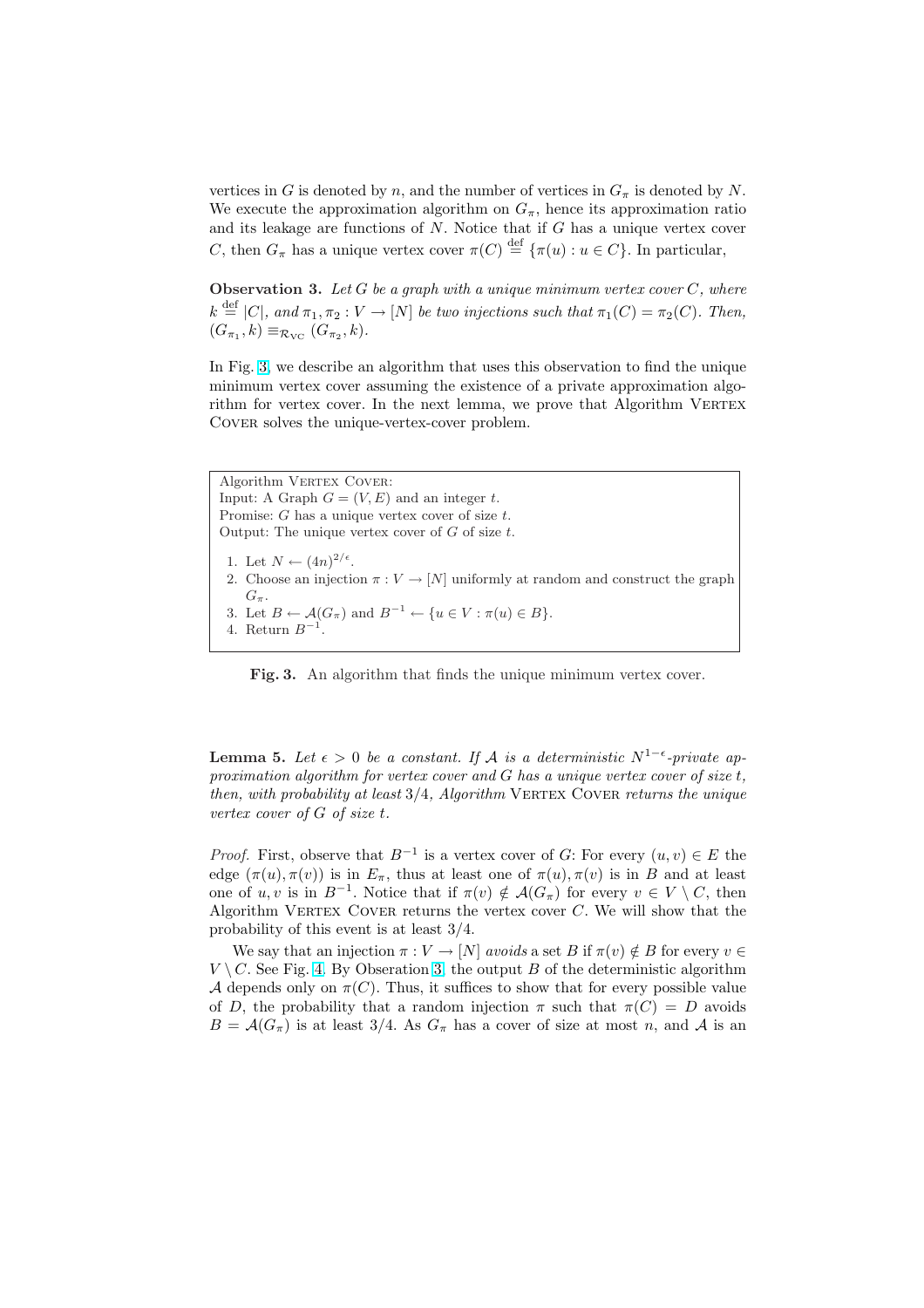

An injection  $\pi$  that avoids  $B$  An injection  $\pi$  that does not avoid B

Fig. 4. Injections that avoid and do not avoid the output of A.

 $N^{1-\epsilon}$ -approximation algorithm,  $|B| \leq nN^{1-\epsilon}$ . Thus, since  $N = (4n)^{2/\epsilon}$ ,

$$
\Pr[\pi \text{ avoids } B|\pi(C) = D] \ge \prod_{i=1}^{|V|-|C|} \left(1 - \frac{|B|}{N-n}\right) \ge \left(1 - \frac{nN^{1-\epsilon}}{N/2}\right)^n
$$

$$
= \left(1 - \frac{2n}{N^{\epsilon}}\right)^n = \left(1 - \frac{1}{8n}\right)^n > \frac{3}{4}.
$$

To conclude, the probability that the random  $\pi$  avoids  $\mathcal{A}(G_{\pi})$  is at least 3/4. In this case  $B^{-1} = C$  (as  $B^{-1}$  is a vertex cover of G that does not contain any vertices in  $V \setminus C$  and the algorithm succeeds.

Infeasibility of leaking  $O(\log n)$  bits. Now, assume that Algorithm A is a deterministic  $N^{1-\epsilon}$ -approximation algorithm that leaks at most  $(\epsilon \log N)/2$  bits. In this case, for every equivalence class of  $\equiv_{\mathcal{R}_{VC}}$ , there are at most  $2^{(\epsilon \log N)/2)}$  $N^{\epsilon/2}$  possible answers. In particular, for every possible value of D, there are at most  $N^{\epsilon/2}$  answers for all graphs  $G_{\pi}$  such that the injection  $\pi$  satisfies  $\pi(C) = D$ . If the injection  $\pi$  avoids the union of these answers, then Algorithm VERTEX COVER succeeds for a graph  $G$  that has a unique vertex cover of size  $t$ . The size of the union of the answers is at most  $N^{\epsilon/2} \cdot nN^{1-\epsilon} = nN^{1-\epsilon/2}$ , and if we take  $N = (4n)^{4/\epsilon}$  in Algorithm VERTEX COVER, then with probability at least 3/4 the algorithm succeeds for a graph  $G$  that has a unique vertex cover of size  $t$ . However, we want to go beyond this leakage.

## 5.2 Infeasibility of Approximation of Vertex Cover that Leaks Many Bits

Our goal is to prove that there exists a constant  $\alpha$  such that for every constant  $\epsilon > 0$ , if RP  $\neq$  NP, then there is no efficient algorithm that  $N^{1-\epsilon}$ -approximates the vertex cover problem while leaking at most  $\alpha N^{1-\epsilon}$  bits. This is done by using the results of [16,5] that shows that it is NP-hard to produce a set that is close to a minimal vertex cover as defined in Section 2.5. Using this result, we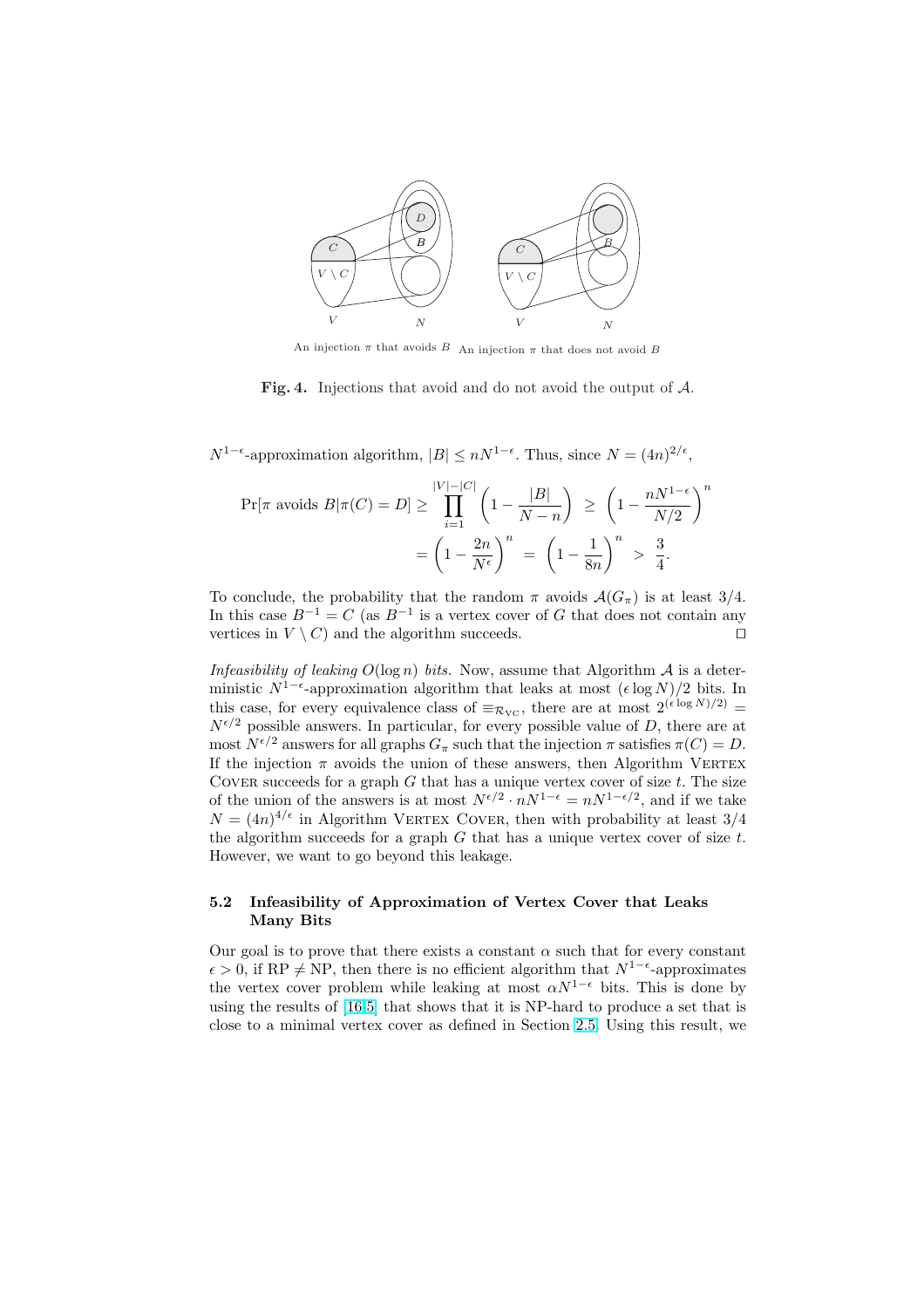<span id="page-18-0"></span>only need that  $B^{-1}$  is close to the minimum vertex cover. We show that, even if A leaks many bits, for a random injection, the set  $B^{-1}$  is close to the minimum vertex cover.

Algorithm CLOSE TO VERTEX COVER: Input: A Graph  $G = (V, E)$  and an integer t. Promise: G has a unique vertex cover of size t. Output: A set S that is  $\delta$ -close to the unique vertex cover of G of size t for some constant  $\delta > 1/2$ . 1. Let  $N \leftarrow (100n)^{1/\epsilon}$ . 2. Choose a random injection  $\pi: V \to [N]$  with uniform distribution and construct the graph  $G_\pi$ . 3. Let  $B \leftarrow \mathcal{A}(G_{\pi})$  and  $B^{-1} \leftarrow \{u \in V : \pi(u) \in B\}.$ 4. Return  $B^{-1}$ .



In Fig. 5, we describe Algorithm CLOSE TO UNIQUE  $k$ -CENTER that finds a set close to the unique vertex cover of  $G$  assuming the existence of a deterministic  $N^{1-\epsilon}$ -approximation algorithm for vertex cover that leaks  $\alpha N^{\epsilon}$  bits. (In the full version of the paper we show how to generalize the analysis to deal with a randomized  $N^{1-\epsilon}$ -approximation algorithm.) To prove the correctness of the algorithm we need the following definition and lemma.

**Definition 11.** Let  $C \subset V$  be the unique minimum vertex cover of a graph  $G$ , and  $\pi: V \to [N]$  be an injection. We say that  $\pi$  δ-avoids a set B if  $|\{v \in V \setminus C :$  $\pi(v) \in B\} \leq \delta |V|.$ 

**Lemma 6.** Let  $\epsilon > 0$  be a constant, and  $B \subset [N], D \subset [N]$  be sets, where  $|B| \leq$  $nN^{1-\epsilon}$ . If  $N = (100n)^{1/\epsilon}$  and an injection  $\pi : V \to [N]$  is chosen at random with uniform distribution, then  $\Pr[\pi \text{ does not } 0.2\text{-avoid } B | \pi(C) = D] \leq e^{-0.2n}$ .

The lemma is proved by using the Chernoff bound noting that the events  $\pi(u) \in B$  and  $\pi(v) \in B$  are "nearly" independent for  $u \neq v$ .

**Lemma 7.** There exists a constant  $\alpha < 1$  such that, for every constant  $\epsilon > 0$ , if A is a deterministic N<sup>1- $\epsilon$ </sup>-approximation algorithm for vertex cover that leaks at most  $\alpha N^{\epsilon}$  bits, then for every G and t such that G has a unique vertex cover of size t, with probability at least  $3/4$ , Algorithm CLOSE TO VERTEX COVER returns a set that is 0.6-close to the minimum vertex cover of G.

**Proof (sketch):** Let G and t be such that G has a unique vertex cover of size t; denote this vertex cover by C. We fix a set D and consider only injections  $\pi$  such that  $\pi(C) = D$ . Let  $\alpha = 0.002$  and assume that A leaks at most  $\alpha N^{\epsilon} = 0.2n$  bits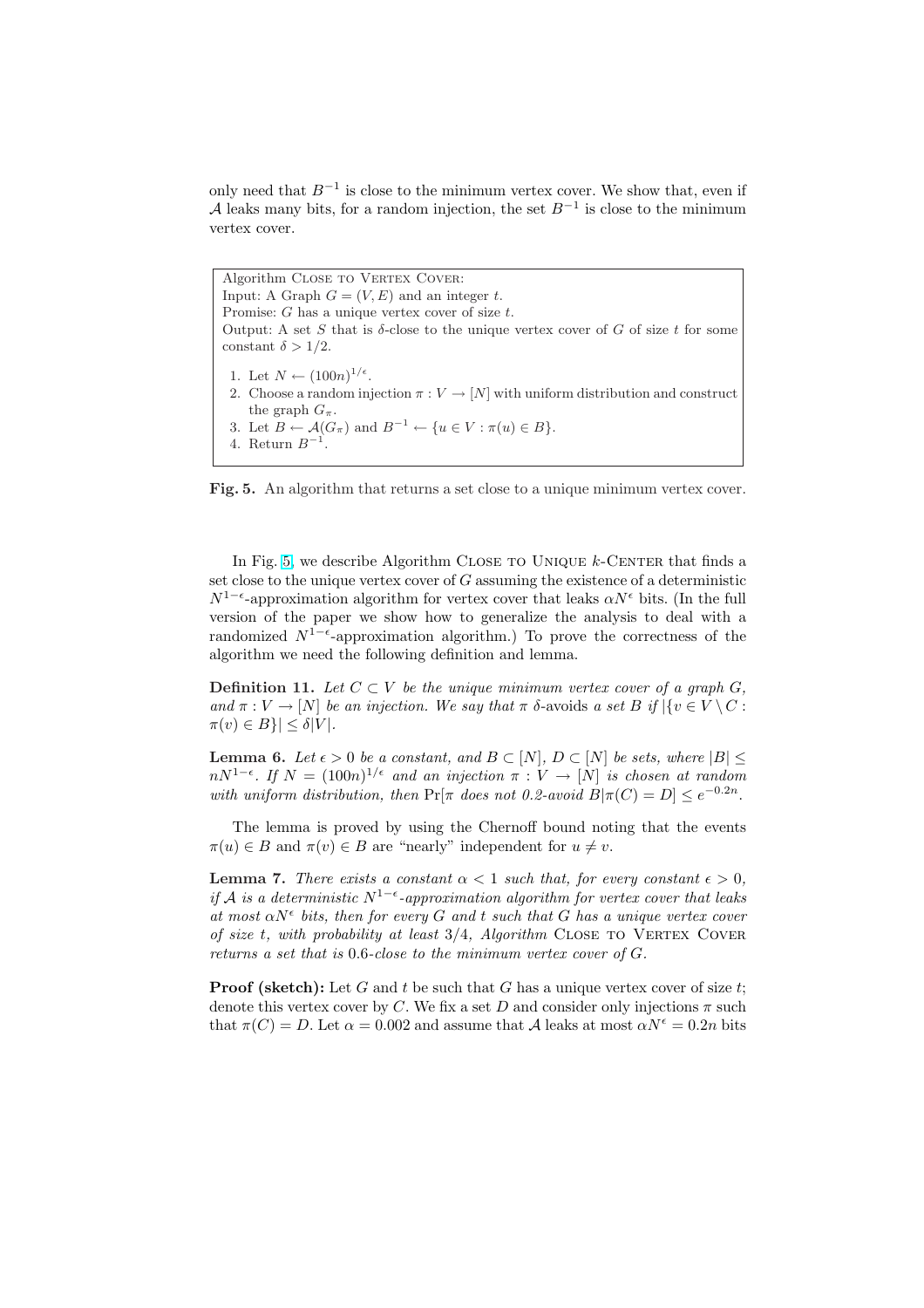(since  $N = (100n)^{1/\epsilon}$ ). By Obseration 3, if we restrict ourself to such injections, then the output of  $\mathcal A$  has at  $2^{0.2n}$  options. Denote these answers by  $B_1, \ldots, B_\ell$ for  $\ell \leq 2^{0.2n}$ . By Lemma 6, for every possible value of B, the probability that a random injection  $\pi$  such that  $\pi(C) = D$  does not 0.2-avoid B is at most  $e^{-0.2n}$ . Thus, by the union bound, the proba[bil](#page-16-0)ity that a random injection  $\pi$  such that  $\pi(C) = D$  0.2-avoids  $\mathcal{A}(G_{\pi})$  is at least  $1 - (2/e)^{0.2n} \gg 3/4$ . In this case  $B^{-1}$ contains at most  $0.2n$  v[ert](#page-18-0)ices not from the minimum vertex cover  $C$ . Recall that  $B^{-1}$  is a vertex cover of G. Therefore,  $|C \setminus B^{-1}| \leq 0.2n$  (as  $|B^{-1}| > |C|$ and  $|B^{-1} \setminus C| \leq 0.2n$ ). We conclude that  $B^{-1}$  is 0.6-close to a vertex cover of G as claimed.  $\Box$ 

**Theorem 6.** There exists a constant  $\alpha > 0$  such that, if RP  $\neq$  NP, there is no efficient N<sup>1- $\epsilon$ </sup>-approximation algorithm for vertex cover that leaks  $\alpha N^{\epsilon}$  bits.

## 6 Discussion

The generic nature of our techniques suggests that, even if the notion of private approximations would be found useful for some NP-complete problems, it would be infeasible for many other problems. Hence, there is a need for alternative formulations of private approximations for search problems.

The definitional framework of [1] allows for such formulations, by choosing the appropriate equivalence relation on input instances. Considering vertex-cover for concreteness, the choice in [1] and the current work was to protect against distinguishing between inputs with the same set of vertex covers. A different choice, that could have been made[, is](#page-20-0) to protect against distinguishing between inputs that have the same lexicographically first maximal matching. (In fact, the latter is feasible and allows a f[act](#page-20-0)or 2 approximation).

A different incomparable notion of privacy was pursued in recent work on private data analysis. For example, [4] present a variant on the k-means clustering algorithm that is applied to a database, where each row contains a point corresponding to an individual's information. This algorithm satisfies a privacy definition devised to protect individual information.

Finally, a note about leakage of [in](#page-20-0)formation as discussed in this work. It is clear that introduction of leakage may be problematic in many applications (to say the least). In particular, leakage is problematic when composing protocols. However, faced by the impossibility results, it is important to understand whether a well defined small amount of leakage can help. For some functionalities allowing a small amount of leakage bypasses an impossibility result – approximating the size of the vertex cover [10], and finding an assignment that satisfies  $7/8$  –  $\epsilon$  of the clauses for exact max 3SAT [1]. Unfortunately, this is not the case for the problems discussed in this work.

Acknowledgments. We thank Enav [We](#page-20-0)inreb and Yuval Ishai for interesting discussions on this subjects and we thank t[he](#page-20-0) TCC program committee for their helpful comments.